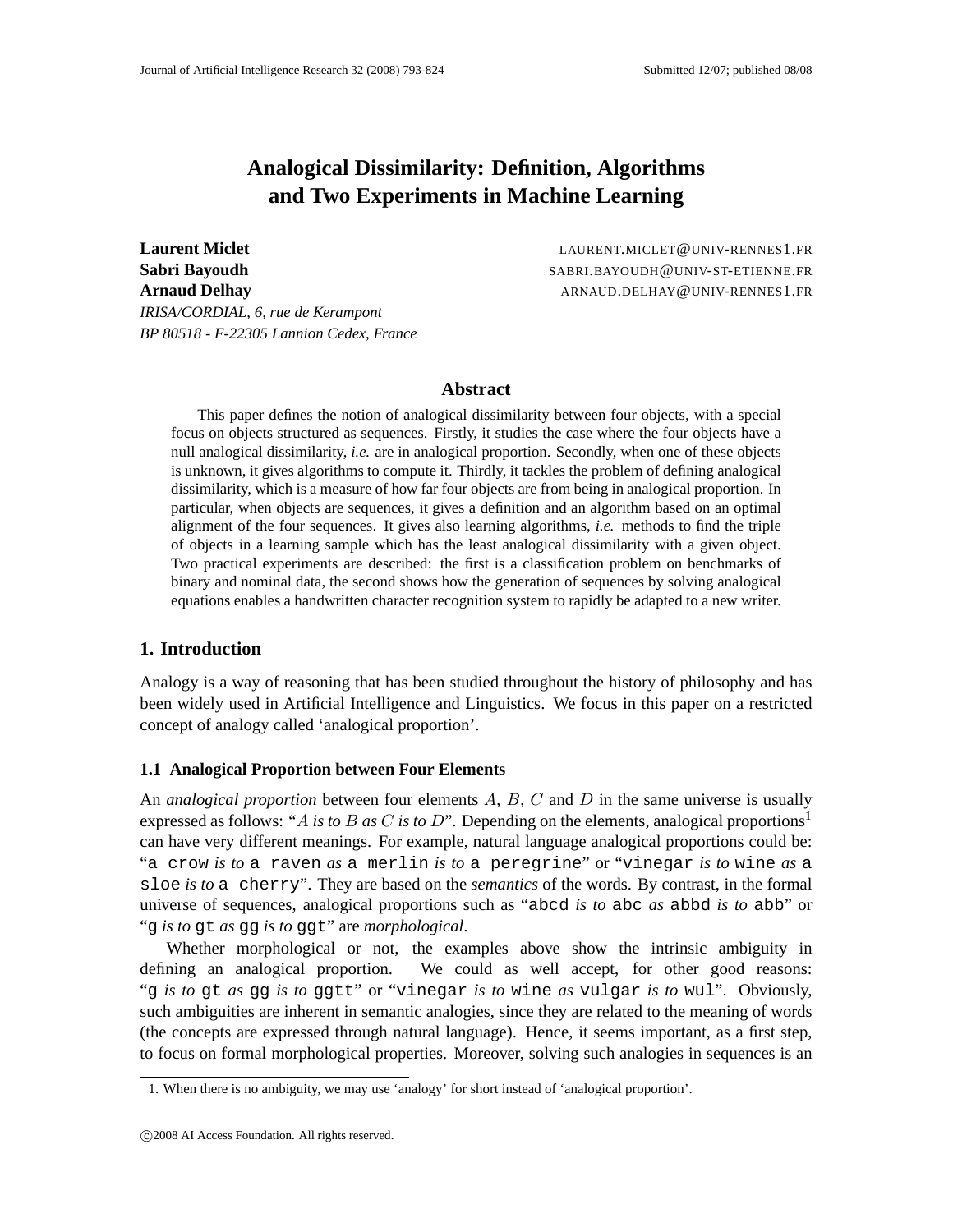operational problem in several fields of linguistics, such as morphology and syntax, and provides a basis to learning and data mining by analogy in the universe of sequences.

In this paper, we will firstly consider analogical proportions in sets of objects and we will secondly present how they may be transferred to sequences of elements of these sets.

### **1.2 Solving Analogical Equations**

When one of the four elements is unknown, an analogical proportion turns into an equation. For instance, on sequences of letters, the analogical proportion "wolf *is to* leaf *as* wolves *is to* x" corresponds to the equation  $S = \{x \mid \text{vol}f \text{ is to } \text{leaf} \text{ as } \text{volves} \text{ is to } x\}$ . Resolving this equation consists in computing the (possibly empty) set  $S$  of sequences x which satisfy the analogy. The sequence leaves is an exact semantic and morphological solution. We shall see that, however, it is not straightforward to design an algorithm able to solve this kind of equation, in particular when looking for an approximate solution if necessary.

Solving analogical equations on sequences is useful for linguistic analysis tasks and has been applied (with empirical resolution techniques, or in simple cases) mainly to lexical analysis tasks. For example, Yvon (1999) presents an analogical approach to the grapheme-to-phoneme conversion, for text-to-speech synthesis purposes. More generally, the resolution of analogical equations can also be seen as a basic component of *learning by analogy* systems, which are part of the *lazy learning* techniques (Daelemans, 1996).

### **1.3 Using Analogical Proportions in Machine Learning**

Let  $\mathcal{S} = \{(x, u(x))\}$  be a finite set of training examples, where x is the description of an example (x may be a sequence or a vector in  $\mathbb{R}^n$ , for instance) and  $u(x)$  its label in a finite set. Given the description y of a new pattern, we would like to assign to y a label  $u(y)$ , based only from the knowledge of  $S$ . This is the problem of inductive learning of a classification rule from examples, which consists in finding the value of  $u$  at point  $y$  (Mitchell, 1997). The nearest neighbor method, which is the most popular lazy learning technique, simply finds in  $S$  the description  $x^*$  which minimizes some distance to y and hypothesizes  $u(x^*)$ , the label of  $x^*$ , for the label of y.

Moving one step further, learning from analogical proportions consists in searching in  $S$  for a triple  $(x^*, z^*, t^*)$  such that " $x^*$  *is to*  $z^*$  *as*  $t^*$  *is to* y" and predicts for y the label  $\hat{u}(y)$  which is solution of the equation " $u(x^*)$  *is to*  $u(z^*)$  *as*  $u(t^*)$  *is to*  $\hat{u}(y)$ ". If more than one triple is found, a voting procedure can be used. Such a learning technique is based on the resolution of analogical equations. Pirrelli and Yvon (1999) discuss the relevance of such a learning procedure for various linguistic analysis tasks. It is important to notice that y and  $u(y)$  are in different domains: for example, in the simple case of learning a classification rule,  $y$  may be a sequence whereas  $u$  is a class label.

The next step in learning by analogical proportions is, given y, to find a triple  $(x^*, z^*, t^*)$  in S such that " $x^*$  *is to*  $z^*$  *as*  $t^*$  *is to* y" holds *almost* true, or, when a closeness measure is defined, the triple which is the closest to y in term of analogical proportion. We study in this article how to quantify this measure, in order to provide a more flexible method of learning by analogy.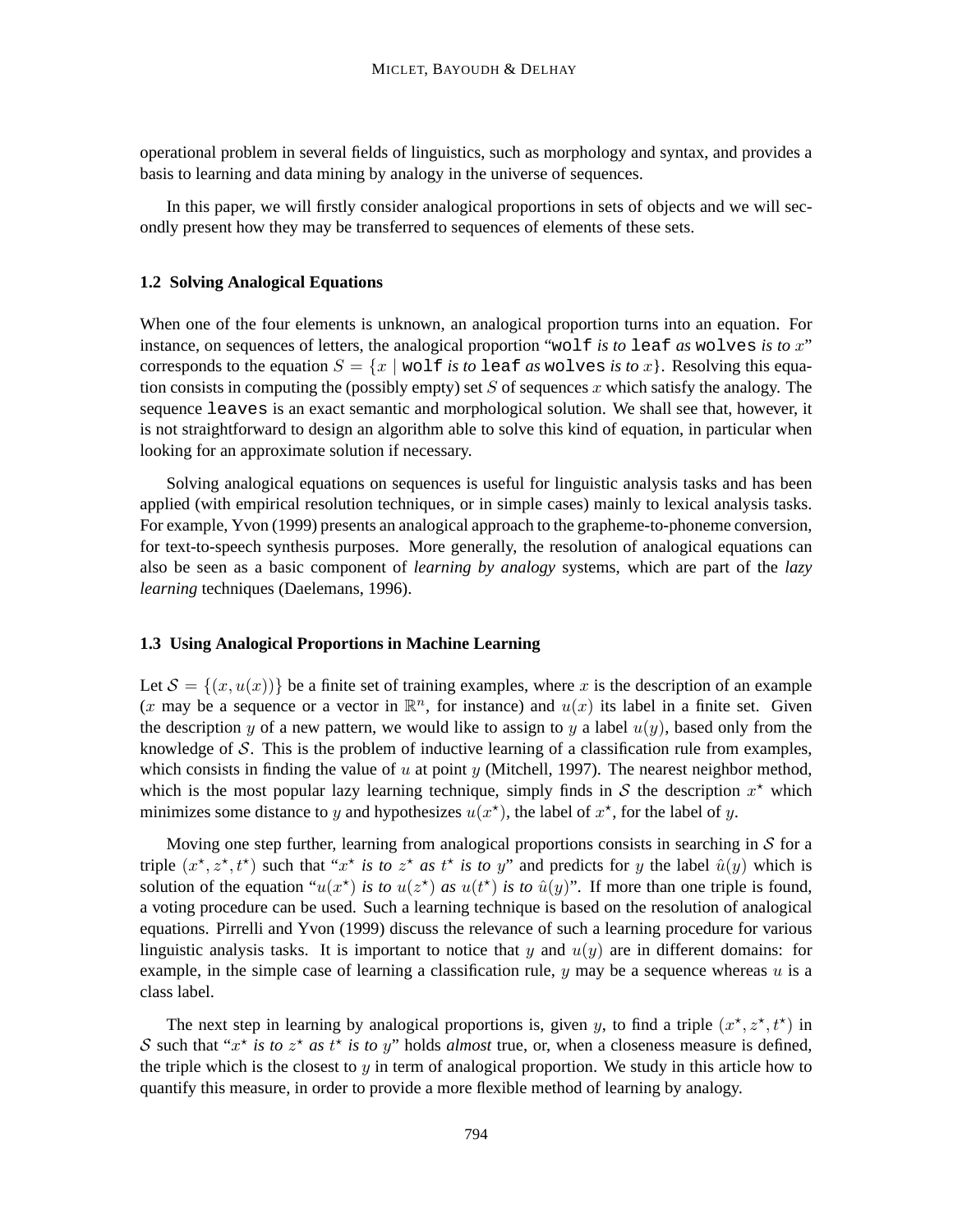### **1.4 Related Work**

This paper is related with several domains of artificial intelligence. Obviously, the first one is that of reasoning by analogy. Much work has been done on this subject from a cognitive science point of view, which had led to computational models of reasoning by analogy: see for example, the classical paper (Falkenhainer, Forbus, & Gentner, 1989), the book (Gentner, Holyoak, & Kokinov, 2001) and the recent survey (Holyoak, 2005). Usually, these works use the notion of *transfer*, which is not within the scope of this article. It means that some knowledge on solving a problem in a domain is transported to another domain. Since we work on four objects that are in the same space, we implicitly ignore the notion of transfer between *different* domains. Technically speaking, this restriction allows us to use an axiom called 'exchange of the means' to define an analogical proportion (see Definition 2.1). However, we share with these works the following idea: there may be a similar relation between two couples of structured objects even if the objects are apparently quite different. We are interested in giving a formal and algorithmic definition of such a relation.

Our work also aims to define some supervised machine learning process (Mitchell, 1997; Cornuéjols & Miclet, 2002), in the spirit of *lazy* learning. We do not seek to extract a model from the learning data, but merely conclude what is the class, or more generally the supervision, of a new object by inspecting (a part of) the learning data. Usually, lazy learning, like the  $k$ -nearest neighbors technique, makes use of unstructured objects, such as vectors. Since distance measures can be also defined on strings, trees and even graphs, this technique has also been used on structured objects, in the framework of structural pattern recognition (see for example the work of Bunke & Caelli, 2004; Blin & Miclet, 2000; Basu, Bunke, & Del Bimbo, 2005). We extend here the search of the nearest neighbor in the learning set to that of the best triple (when combined with the new object, it is the closest to make an analogical proportion). This requires defining what is an analogical proportion on structured objects, like sequences, but also to give a definition of how far a 4-tuple of objects is from being in analogy (that we call analogical dissimilarity).

Learning by analogy on sequences has already being studied, in a more restricted manner, on linguistic data (Yvon, 1997, 1999; Itkonen & Haukioja, 1997). Reasoning and learning by analogy has proven useful in tasks like grapheme to phoneme conversion, morphology and translation. Sequences of letters and/or of phonemes are a natural application to our work, but we are also interested in other type of data, structured as sequences or trees, such as prosodic representations for speech synthesis, biochemical sequences, online handwriting recognition, etc.

Analogical proportions between four structured objects of the same universe, mainly strings, have been studied with a mathematical and algorithmic approach, like ours, by Mitchell (1993) and Hofstadter et al. (1994), Dastani et al. (2003), Schmid et al. (2003). To the best of our knowledge our proposition is original: to give a formal definition of what can be an analogical dissimilarity between four objects, in particular between sequences, and to produce algorithms that enable the efficient use of this concept in machine learning practical problems. We have already discussed how to compute exact analogical proportions between sequences in the paper by Yvon et al. (2004) and given a preliminary attempt to compute analogical dissimilarity between sequences in the paper by Delhay and Miclet (2004). Excerpts of the present article have been presented in conferences (Bayoudh, Miclet, & Delhay, 2007a; Bayoudh, Mouchère, Miclet, & Anquetil, 2007b).

To connect with another field of A.I., let us quote Aamodt and Plaza (1994) about the use of the term 'analogy' in Case-Based Reasoning (CBR): 'Analogy-based reasoning: This term is sometimes used, as a synonym to case-based reasoning, to describe the typical case-based approach.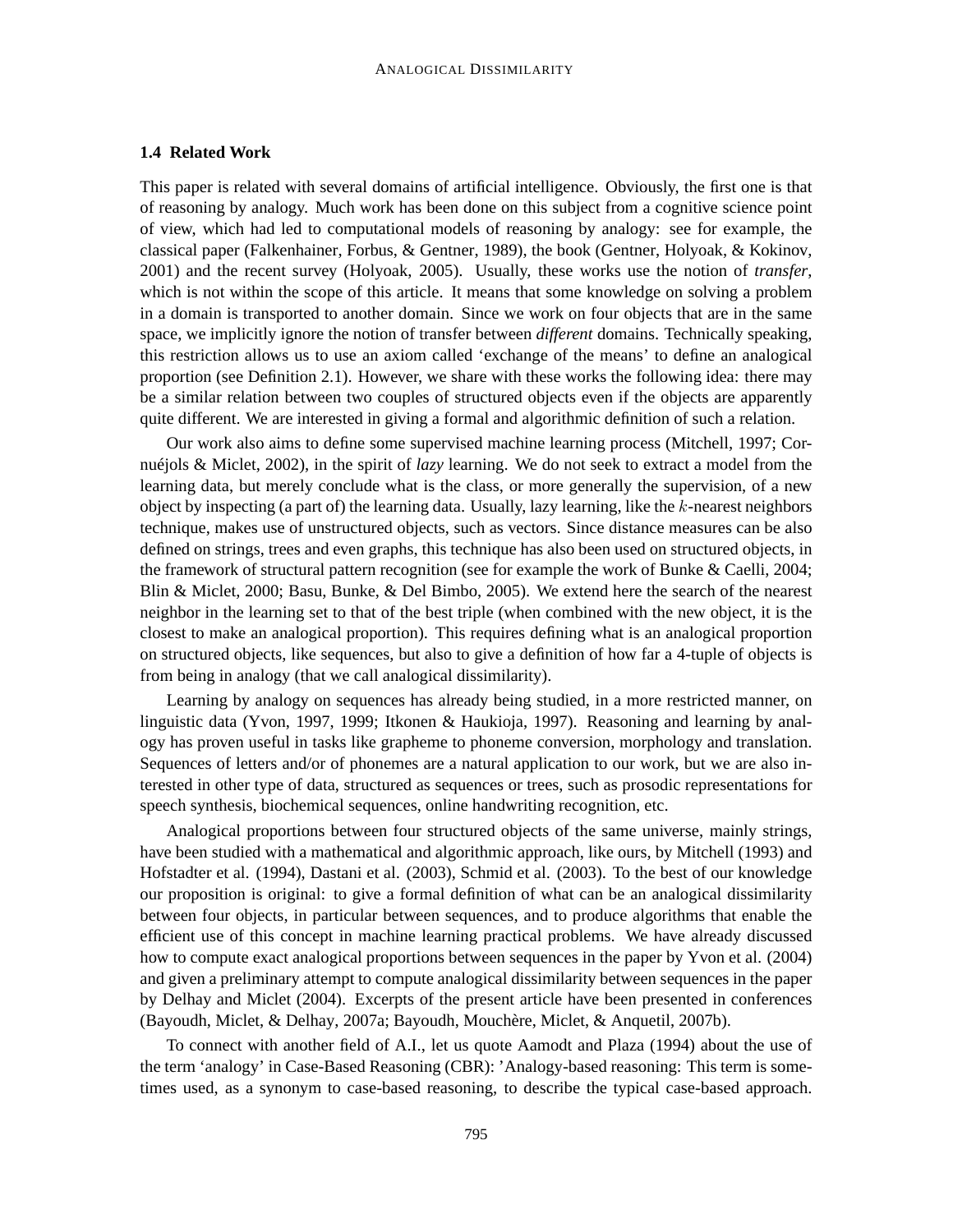However, it is also often used to characterize methods that solve new problems based on past cases from a different domain, while typical case-based methods focus on indexing and matching strategies for single-domain cases.' According to these authors, who use the word 'analogy' in its broader meaning, typical CBR deals with single domain problems, as analogical proportions also do. In that sense, our study could be seen as a particular case of CBR, as applied in this paper to supervised learning of classification rules.

#### **1.5 Organization of the Paper**

This paper is organized in six sections. After this introduction, we present in section 2 the general principles which govern the definition of an analogical proportion between four objects in the same set and we define what is an analogical equation in a set. We apply these definitions in  $\mathbb{R}^n$  and  ${0, 1}^n$ . Finally, this section defines analogical proportion between four sequences on an alphabet in which an analogy is defined, using an optimal alignment method between the four sequences.

Sections 3 introduces the new concept of *analogical dissimilarity* (AD) between four objects, by measuring in some way how much these objects are in analogy. In particular, it must be equivalent to say that four objects are in analogy and that their analogical dissimilarity is null. Then we extend it to sequences. The end of this section gives two algorithms: SEQUANA4 computes the value of AD between four sequences and SOLVANA solves analogical equations in a generalized manner: it can produce approximate solutions (*i.e.* of strictly positive AD).

Section 4 begins to explore the use of the concept of analogical dissimilarity in supervised machine learning. We give an algorithm (FADANA) for the fast search of the *k*-best analogical 3-tuples in the learning set.

Section 5 presents two applications of these concepts and algorithms on real problems. We firstly apply FADANA to objects described by binary and nominal features. Experiments are conducted on classical benchmarks and favorably compared with standard classification techniques. Secondly, we make use of SOLVANA to produce new examples in a handwritten recognition system. This allows training a classifier from a very small number of learning patterns.

The last section presents work to be done, particularly in discussing more real world application of learning by analogy, especially in the universe of sequences.

### **2. Analogical Proportions and Equations**

In this section, we give a formal definition of the *analogical proportion* between four objects and explain what is to solve an *analogical equation*. Instanciations of the general definitions are given when the objects are either finite sets (or equivalently binary vectors), or vectors of real numbers or sequences on finite alphabets.

#### **2.1 The Axioms of Analogical Proportion**

The meaning of an analogical proportion  $A : B :: C : D$  between four objects in a set X depends on the nature of  $X$ , in which the 'is to' and the 'as' relations have to be defined. However, general properties can be required, according to the usual meaning of the word 'analogy' in philosophy and linguistics. According to Lepage (2003) three basic axioms can be given:

**Definition 2.1 (Analogical proportion)** An analogical proportion on a set X is a relation on  $X^4$ , *i.e.* a subset  $A \subset X^4$ . When  $(A, B, C, D) \in A$ , the four elements A, B, C and D are said to be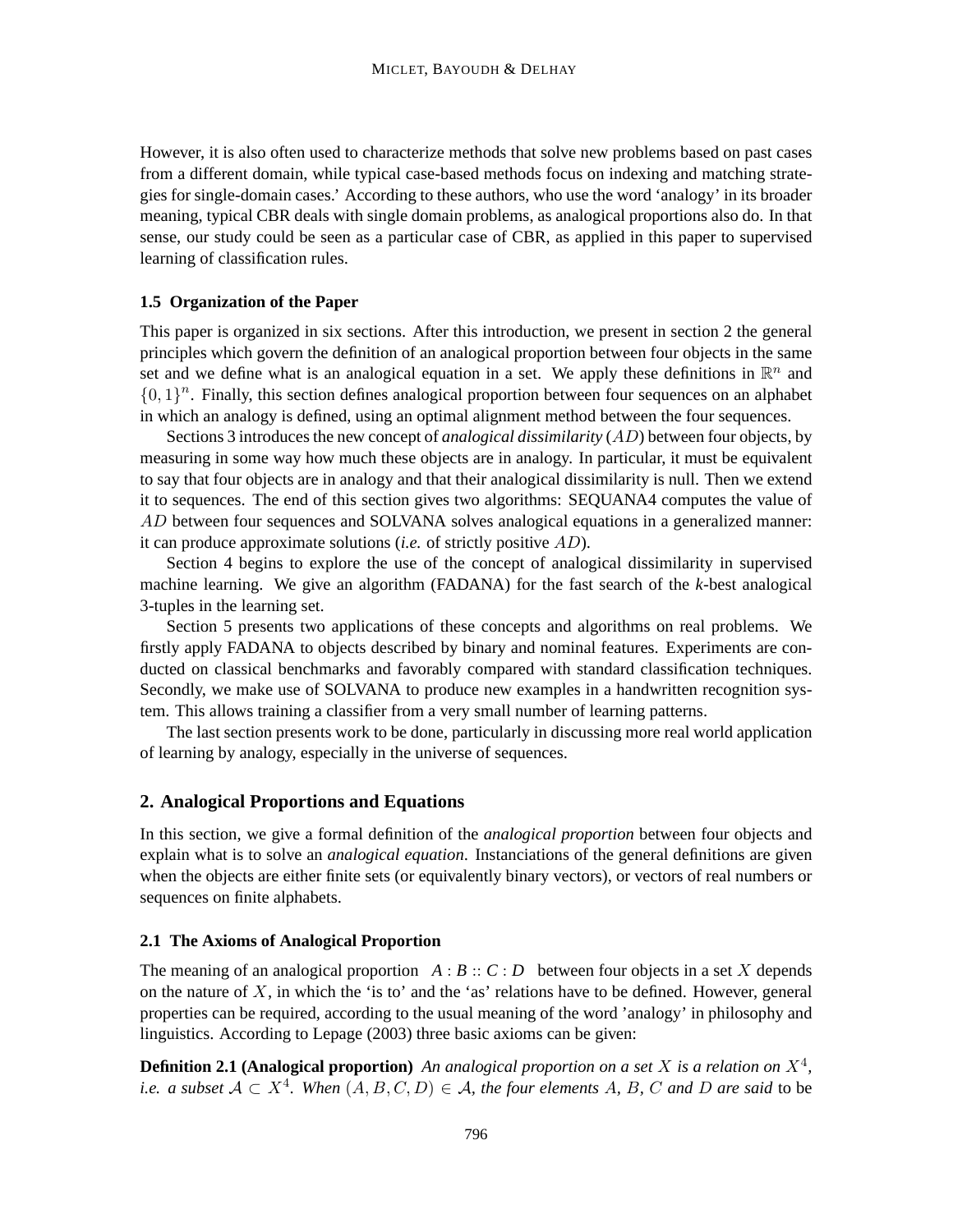in analogical proportion, and we write: 'the analogical proportion  $A : B :: C : D$  holds true', *or simply A* : *B* :: *C* : *D , which reads '*A *is to* B *as* C *is to* D*'. For every 4-tuple in analogical proportion, the following equivalences must hold true:*

Symmetry of the 'as' relation:  $A : B :: C : D \Leftrightarrow C : D :: A : B$ 

Exchange of the means:  $A : B :: C : D \Leftrightarrow A : C :: B : D$ 

*The third axiom (*determinism*) requires that one of the two following implications holds true (the other being a consequence):*

$$
A : A :: B : x \Rightarrow x = B
$$
  

$$
A : B :: A : x \Rightarrow x = B
$$

According to the first two axioms, five other formulations are equivalent to the canonical form  $A : B :: C : D :$ 

$$
B:A::D:C \t D:B::C:A \t C:A::D:B
$$
  
 
$$
D:C::B:A \t and B:D::A:C
$$

Consequently, there are only three different possible analogical proportions between four objects, with the canonical forms:

$$
A:B::C:D \qquad A:C::D:B \qquad A:D::B:C
$$

#### **2.2 Analogical Equations**

To solve an analogical equation consists in finding the fourth term of an analogical proportion, the first three being known.

**Definition 2.2 (Analogical equation)** D *is a solution of the analogical equation A* : *B* :: *C* : *x if and only if*  $A : B :: C : D$ .

We already know from previous sections that, depending on the nature of the objects and the definition of analogy, an analogical equation may have either no solution or a unique solution or several solutions. We study in the sequel how to solve analogical equations in different sets.

### **2.3 Analogical Proportion between Finite Sets and Binary Objects**

When the 'as' relation is the equality between sets, Lepage has given a definition of an analogical proportion between sets coherent with the axioms. This will be useful in section 2.3.2 in which objects are described by sets of binary features.

## 2.3.1 AN ANALOGICAL PROPORTION IN FINITE SETS

**Definition 2.3 (Analogical proportion between finite sets)** *Four sets* A*,* B*,* C *and* D *are in analogical proportion* A : B :: C : D *if and only if* A *can be transformed into* B*, and* C *into* D*, by adding and subtracting the same elements to* A *and* C*.*

This is the case, for example, of the four sets:  $A = \{t_1, t_2, t_3, t_4, \}$ ,  $B = \{t_1, t_2, t_3, t_5\}$  and  $C =$  $\{t_1, t_4, t_6, t_7\}$ ,  $D = \{t_1, t_5, t_6, t_7\}$ , where  $t_4$  has been taken off from, and  $t_5$  has been added to A and  $C$ , giving  $B$  and  $D$ .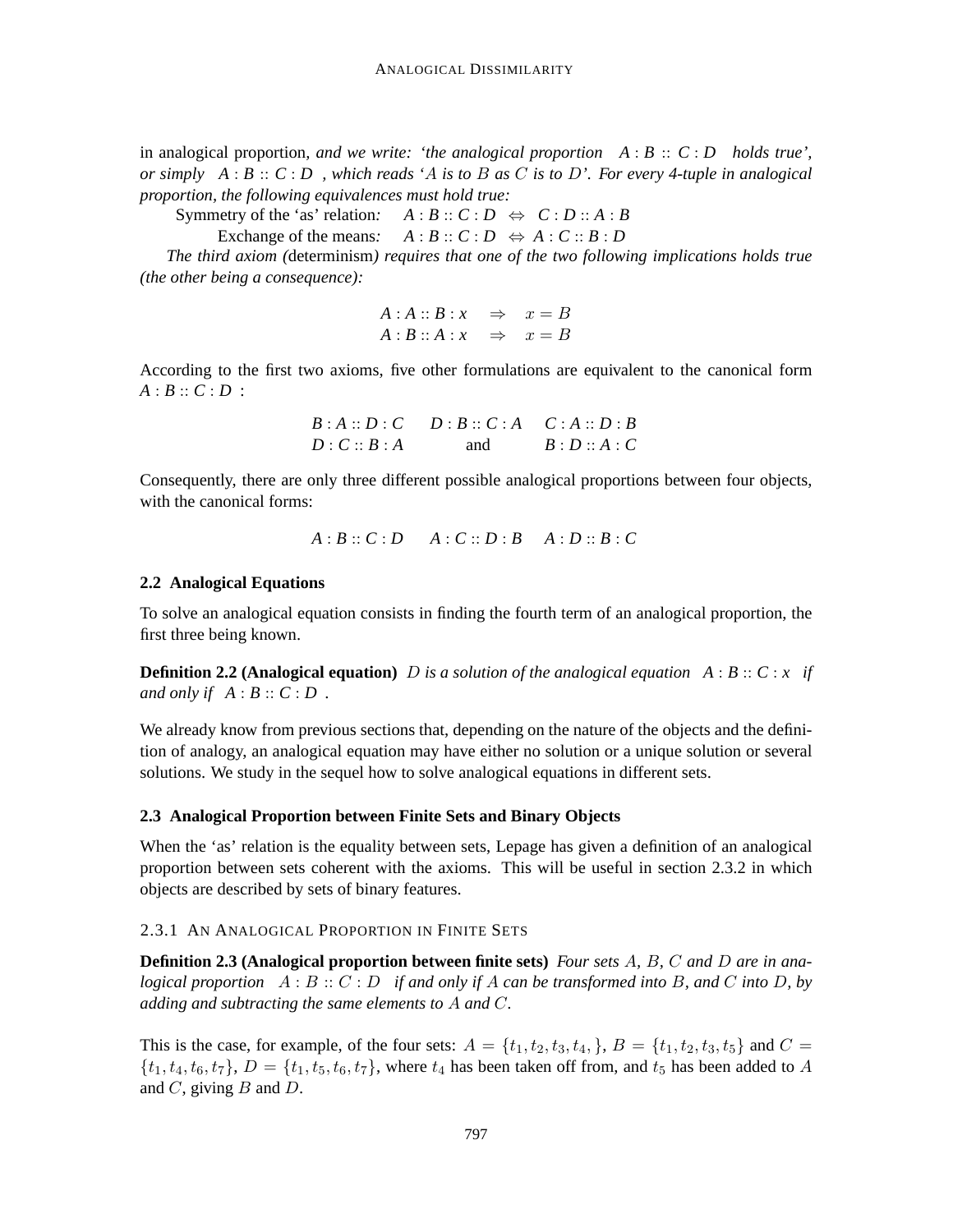## 2.3.2 SOLVING ANALOGICAL EQUATIONS IN FINITE SETS

Considering analogy in sets, Lepage (2003) has shown the following theorem, with respect to the axioms of analogy (section 2.1):

**Theorem 2.4 (Solution of an analogical equation in sets)** *Let* A*,* B *and* C *be three sets. The analogical equation* A : B :: C : D *where* D *is the unknown has a solution if and only if the following conditions hold true:*

 $A \subseteq B \cup C$  *and*  $A \supset B \cap C$ 

*The solution is then unique, given by:*

$$
D = ((B \cup C) \backslash A) \cup (B \cap C)
$$

## 2.3.3 ANALOGICAL PROPORTIONS IN  $\{0,1\}^n$

Let now X be the set  $\{0,1\}^n$ . For each  $x \in X$  and each  $i \in [1,n]$ ,  $f_i(x) = 1$  (resp.  $f_i(x) = 0$ ) means that the binary feature  $f_i$  takes the value  $TRUE$  (resp.  $FALSE$ ) on the object x.

Let  $A : B :: C : D$  be an analogical equation. For each feature  $f_i$ , there are only eight different possibilities of values on  $A$ ,  $B$  and  $C$ . We can derive the solutions from the definition and properties of analogy on sets, with the two following principles:

- Each feature  $f_i(D)$  can be computed independently.
- The following table gives the solution  $f_i(D)$ :

| $f_i(A)$ 0 0 0 0 1 1 1 1<br>$f_i(B)$ 0 0 1 1 0 0 1 1<br>$f_i(C)$ 0 1 0 1 0 1 0 1 |  |  |  |  |
|----------------------------------------------------------------------------------|--|--|--|--|
| $f_i(D)$ 0 1 1 ? ? 0 0 1                                                         |  |  |  |  |

In two cases among the eight,  $f_i(D)$  does not exists. This derives from the defining of X by binary features, which is equivalent to defining  $X$  as a finite set. Theorem 2.4 imposes conditions on the resolution of analogical equations on finite sets, which results in the fact that two binary analogical equations have no solution.

## 2.4 Analogical Proportion in  $\mathbb{R}^n$

### 2.4.1 DEFINITION

Let O be the origin of  $\mathbb{R}^n$ . Let  $a = (a_1, a_2, \ldots, a_n)^\intercal$  be a vector of  $\mathbb{R}^n$ , as defined by its n coordinates. Let a, b, c and d be four vectors of  $\mathbb{R}^n$ . The interpretation of an analogical proportion  $a : b :: c : d$  is usually that a, b, c, d are the corners of a parallelogram, a and d being opposite corners (see Figure 1).

**Definition 2.5 (Analogical proportion in**  $\mathbb{R}^n$ ) Four elements of  $\mathbb{R}^n$  are in the analogical propor- $\frac{d}{d}$  is an  $\frac{d}{d}$  in  $\frac{d}{d}$  is an  $\frac{d}{d}$  is an  $\frac{d}{d}$  is an  $\frac{d}{d}$  is an  $\frac{d}{d}$  is an  $\frac{d}{d}$  is an  $\frac{d}{d}$  is  $\frac{d}{d}$  is an  $\frac{d}{d}$  is an  $\frac{d}{d}$  is  $\frac{d}{d}$  is an  $\frac{d}{d}$  is an  $\frac{d}{$  $\overline{ab}$   $\overline{ab}$  =  $\overline{cd}$  or equivalently  $\overline{ac}$  =  $\overline{bd}$ 

It is straightforward that the axioms of analogy, given in section 2.1 are verified by this definition.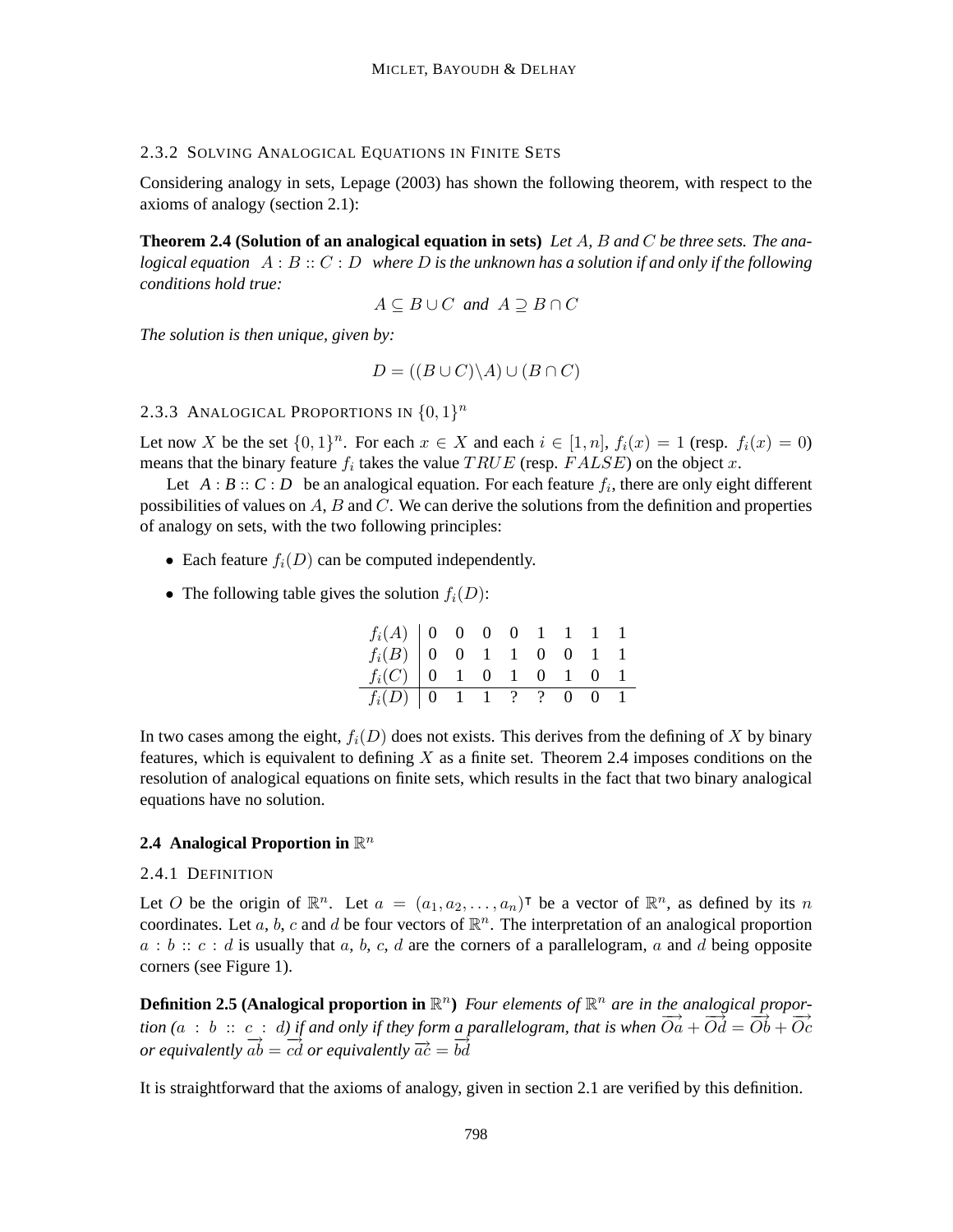

Figure 1: Analogical parallelogram in  $\mathbb{R}^n$ .

## 2.4.2 SOLVING ANALOGICAL EQUATIONS IN  $\mathbb{R}^n$

Solving the analogical equation  $a : b :: c : x$ , where a, b and c are vectors of  $\mathbb{R}^n$  and x is the unknown derives directly from the definition of analogy in vector spaces: the four vectors must form a parallelogram. There is always one and only one solution given by the equation:

$$
\overrightarrow{Ox} = \overrightarrow{Ob} + \overrightarrow{Oc} - \overrightarrow{Oa}
$$

#### **2.5 Analogical Proportion between Sequences**

#### 2.5.1 NOTATIONS

A *sequence*<sup>2</sup> is a finite series of symbols from a finite alphabet Σ. The set of all sequences is denoted  $\Sigma^*$ . For x, y in  $\Sigma^*$ , xy denotes the concatenation of x and y. We also denote  $|x| = n$  the length of x, and we write x as  $x = x_1 \dots x_{\text{td}}$  or  $x = x[1] \dots x[n]$ , with  $x_i$  or  $x[i] \in \Sigma$ . We denote  $\epsilon$  the empty word, of null length, and  $\Sigma^+ = \Sigma^* \backslash \{ \epsilon \}.$ 

A *factor* (or subword) f of a sequence x is a sequence in  $\Sigma^*$  such that there exists two sequences u and v in  $\Sigma^*$  with:  $x = ufv$ . For example, abb and bbac are factors of abbacbbaba.

A *subsequence* of a sequence  $x = x_1 \dots x_{|x|}$  is composed of the letters of x with the indices  $i_1 \ldots i_k$ , such that  $i_1 < i_2 \ldots < i_k$ . For example, ca and aaa are two subsequences of abbacbaba.

#### 2.5.2 DEFINITION

Let  $\Sigma$  be an alphabet. We add a new letter to  $\Sigma$ , that we denote  $\sim$ , giving the augmented alphabet  $\Sigma'$ . The interpretation of this new letter is simply that of an 'empty' symbol, that we will need in subsequent sections.

**Definition 2.6 (Semantic equivalence)** Let x be a sequence of  $\Sigma^*$  and y a sequence of  $\Sigma'^*$ . x and y *are* semantically equivalent *if the subsequence of* y *composed of letters of* Σ *is* x*. We denote this relation by* ≡*.*

For example,  $ab \backsim a \backsim a \equiv abaa$ .

Let us assume that there is an analogy in  $\Sigma'$ , i.e. that for every 4-tuple a, b, c, d of letters of  $\Sigma'$ , the relation  $a : b :: c : d$  is defined as being either  $TRUE$  or  $FALSE$ .

**Definition 2.7 (Alignment between two sequences)** *An* alignment *between two sequences*  $x, y \in$  $\Sigma^*$ , of lengths m and n, is a word z on the alphabet  $(\Sigma') \times (\Sigma') \setminus \{(\neg, \neg) \}$  whose first projection *is semantically equivalent to* x *and whose second projection is semantically equivalent to* y*.*

<sup>2.</sup> More classically in language theory, a *word* or a *sentence*.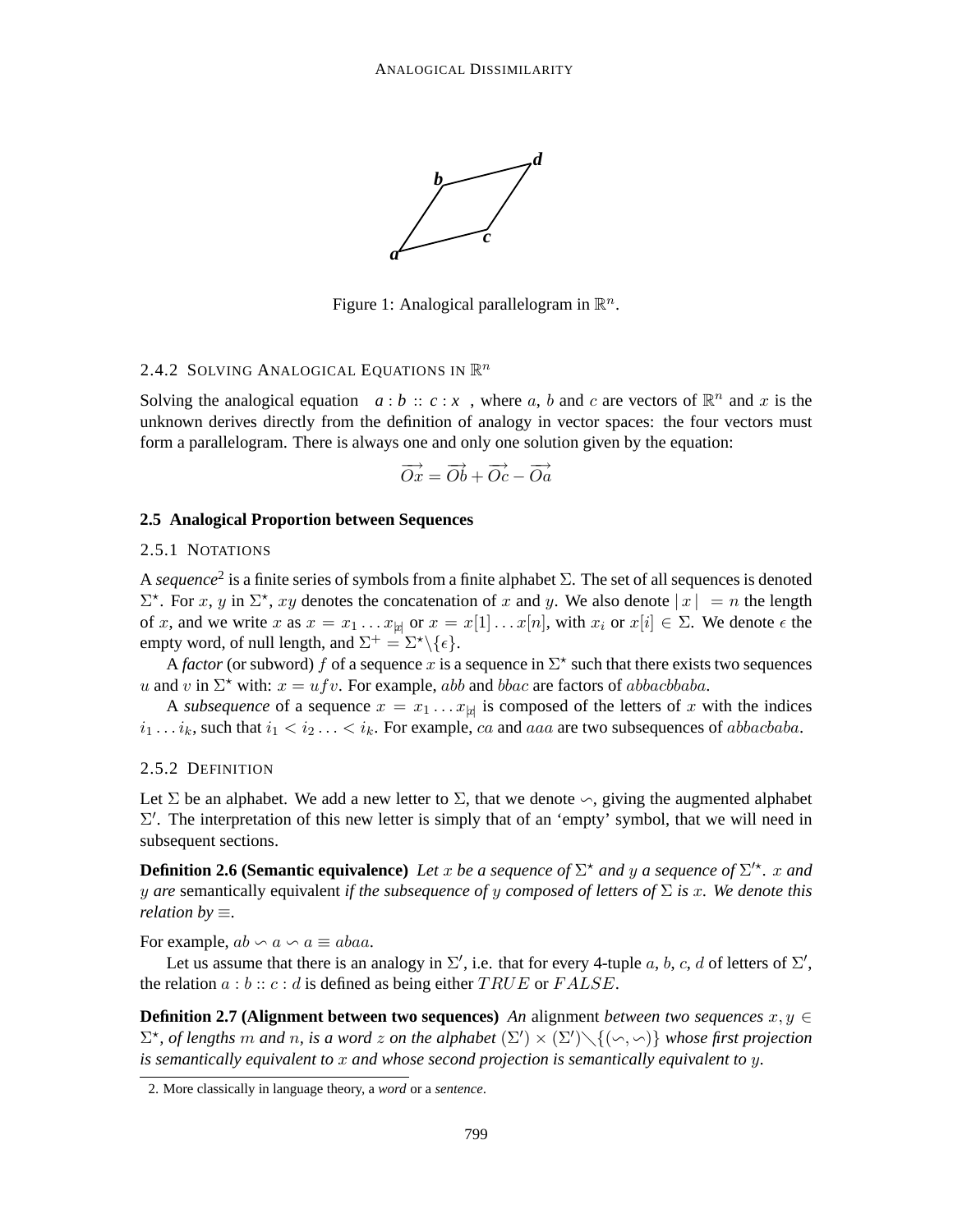Informally, an alignment represents a one-to-one letter matching between the two sequences, in which some letters  $\sim$  may be inserted. The matching  $(\sim, \sim)$  is not permitted. An alignment can be presented as an array of two rows, one for x and one for y, each word completed with some  $\sim$ , resulting in two words of  $\Sigma'$  having the same length.

For instance, here is an *alignment* between  $x = abqef$  and  $y = acde$ :

|  |  | $x' = a \quad b \quad \backsim \quad g \quad e \quad f$ |  |
|--|--|---------------------------------------------------------|--|
|  |  |                                                         |  |
|  |  | $y' = a + c + d \rightarrow e + c$                      |  |

We can extend this definition to that of an alignment between four sequences.

**Definition 2.8 (Alignment between four sequences)** *An* alignment *between four sequences*  $u, v, w, x \in \Sigma^*$ , is a word z on the alphabet  $(\Sigma \cup {\setminus \setminus}^4 \setminus {\setminus (\setminus, \setminus \setminus, \setminus)}$  whose projection on *the first, the second, the third and the fourth component is respectively semantically equivalent to* u*,* v*,* w *and* x*.*

The following definition uses alignments between four sequences.

**Definition 2.9 (Analogical proportion between sequences)** *Let* u*,* v*,* w *and* x *be four sequences on*  $\Sigma^*$ , *on which an analogy is defined. We say that u, v, w and x are in analogical proportion in*  $\Sigma^*$ *if there exists four sequences*  $u'$ ,  $v'$ ,  $w'$  and  $x'$  *of same length* n *in*  $\Sigma'$ , with the following properties:

- *1.*  $u' \equiv u$ ,  $v' \equiv v$ ,  $w' \equiv w$  and  $x' \equiv x$ .
- 2.  $\forall i \in [1, n]$  *the analogies*  $u'_i : v'_i : w'_i : x'_i$  *hold true in*  $\Sigma'$ *.*

One has to note that Lepage (2001) and Stroppa and Yvon (2004) have already proposed a definition of an analogical proportion between sequences with applications to linguistic data. Basically, the difference is that they accept only trivial analogies in the alphabet (such as  $a : b :: a : b$  or  $a : \neg :: a : \neg$ ).

For example, let  $\Sigma' = \{a, b, \alpha, \beta, B, C, \neg\}$  with the non trivial analogies  $a : b :: A : B$ ,  $a : \alpha :: b : \beta$  and  $A : \alpha :: B : \beta$ . The following alignment between the four sequences a BA,  $\alpha bBA$ , ba and  $\beta ba$  is an analogical proportion on  $\Sigma^*$ :

$$
\begin{array}{ccccccc}\n a & \circ & \circ & B & A \\
 \alpha & b & B & A \\
 b & \circ & a & \circ \\
 \beta & b & a & \circ\n \end{array}
$$

## **3. Analogical Dissimilarity**

#### **3.1 Motivation**

In this section, we are interested in defining what could be a relaxed analogy, which linguistic expression would be 'a is to b *almost as* c is to d'. To remain coherent with our previous definitions, we measure the term 'almost' by some positive real value, equal to 0 when the analogy stands true, and increasing when the four objects are less likely to be in analogy. We also want this value, that we call 'analogical dissimilarity' (AD), to have good properties with respect to the analogy. We want it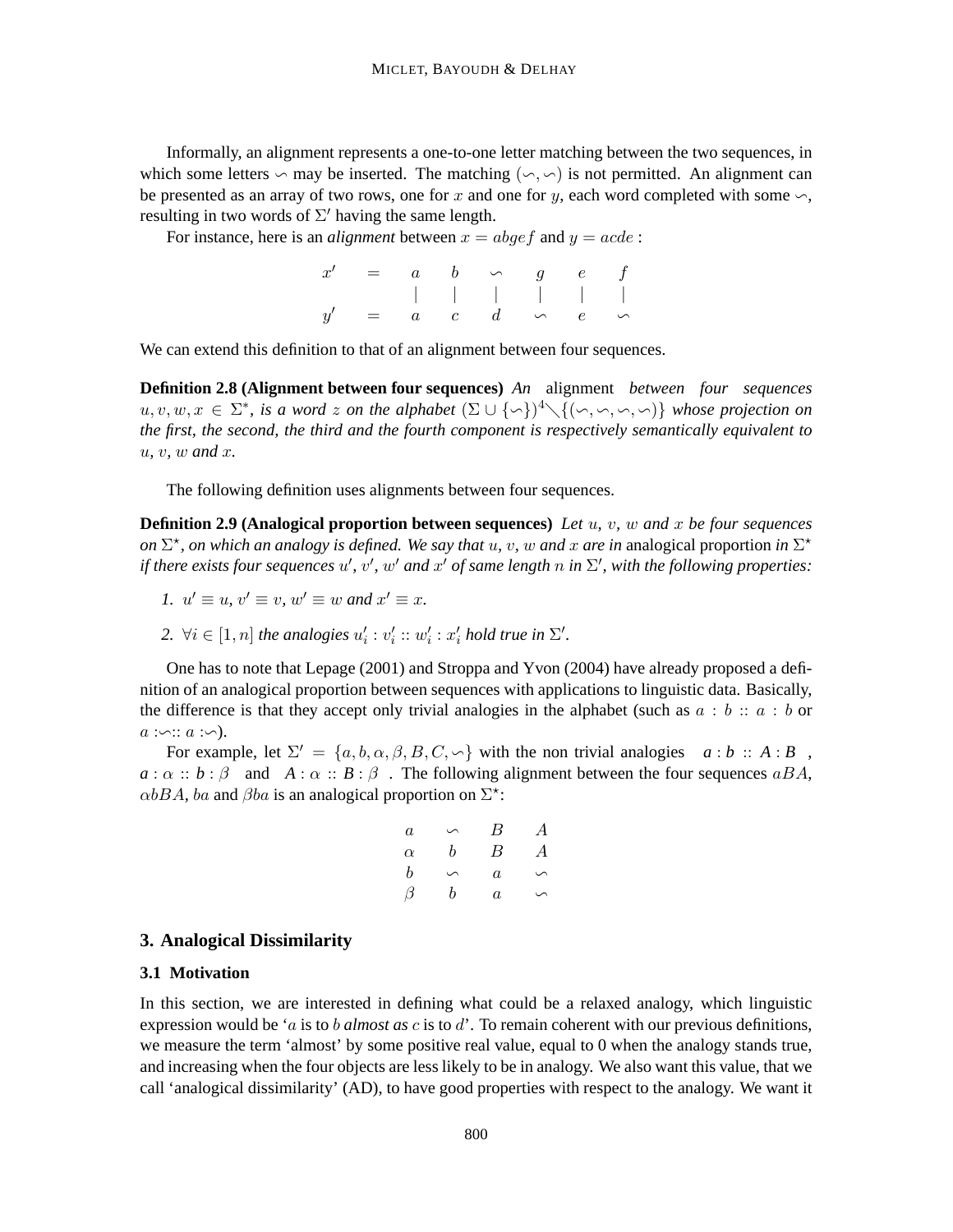to be symmetrical, to stay unchanged when we permute the mean terms of the analogy and finally to respect some triangle inequality. These requirements will allow us, in section 4, to generalize a classical fast nearest neighbor search algorithm and to exhibit an algorithmic learning process which principle is to extract, from a learning set, the 3-tuple of objects that has the least AD when combined with another unknown object. This lazy learning technique is a therefore a generalization of the nearest neighbor method.

We firstly study the definition of the analogical dissimilarity on the same structured sets as in the previous sections, and secondly extend it to sequences.

## **3.2** A Definition in  $\{0, 1\}^n$

**Definition 3.1 (Analogical dissimilarity in** {0, 1}**)** *The analogical dissimilarity between four binary values is given by the following table:*

| $\eta_L$                                                     |                                   |  |  |  | 0 0 0 0 0 0 0 0 1 1 1 1 1 1 1 1 |  |  |  |  |
|--------------------------------------------------------------|-----------------------------------|--|--|--|---------------------------------|--|--|--|--|
|                                                              | $0$ 0 0 0 1 1 1 1 0 0 0 0 1 1 1 1 |  |  |  |                                 |  |  |  |  |
| $\eta$                                                       | 0 0 1 1 0 0 1 1 0 0 1 1 0 0 1 1   |  |  |  |                                 |  |  |  |  |
| $\boldsymbol{r}$                                             |                                   |  |  |  | 0 1 0 1 0 1 0 1 0 1 0 1 0 1 0 1 |  |  |  |  |
| $AD(u, v, w, t)$   0   1   0   0   0   1   2   0   0   1   0 |                                   |  |  |  |                                 |  |  |  |  |

In other words, the  $AD$  between four binary values is the minimal number of bits that have to be switched in order to produce an analogical proportion. It can be seen as an extension of the edit distance in four dimensions which supports the coherence with analogy.

**Definition 3.2 (Analogical dissimilarity in**  $\{0,1\}^n$ ) The analogical dissimilarity  $AD(u, v, w, t)$  be*tween four objects* u*,* v*,* w *and* t *of a finite set* X *defined by binary features is the sum of the values of the analogical dissimilarities between the features.*

## 3.2.1 PROPERTIES

With this definition, the analogical dissimilarity has the following properties:

## **Property 3.1** (Properties of  $AD$  in  $\{0,1\}^n$ )

#### **Coherence with analogy.**

 $(AD(u, v, w, x) = 0) \Leftrightarrow u : v :: w : x$ 

**Symmetry for 'as'.**  $AD(u, v, w, x) = AD(w, x, u, v)$ 

**Exchange of medians.**  $AD(u, v, w, x) = AD(u, w, v, x)$ 

**Triangle inequality.**  $AD(u, v, z, t) \le AD(u, v, w, x) + AD(w, x, z, t)$ 

**Asymmetry for 'is to'.** *In general:*  $AD(u, v, w, x) \neq AD(v, u, w, x)$ 

The first properties are quite straightforward from the definition. The demonstration of the third one is simple as well. If the property

$$
AD(f_i(u), f_i(v), f_i(z), f_i(t)) \leq AD(f_i(u), f_i(v), f_i(w), f_i(x)) + AD(f_i(w), f_i(z), f_i(z), f_i(t))
$$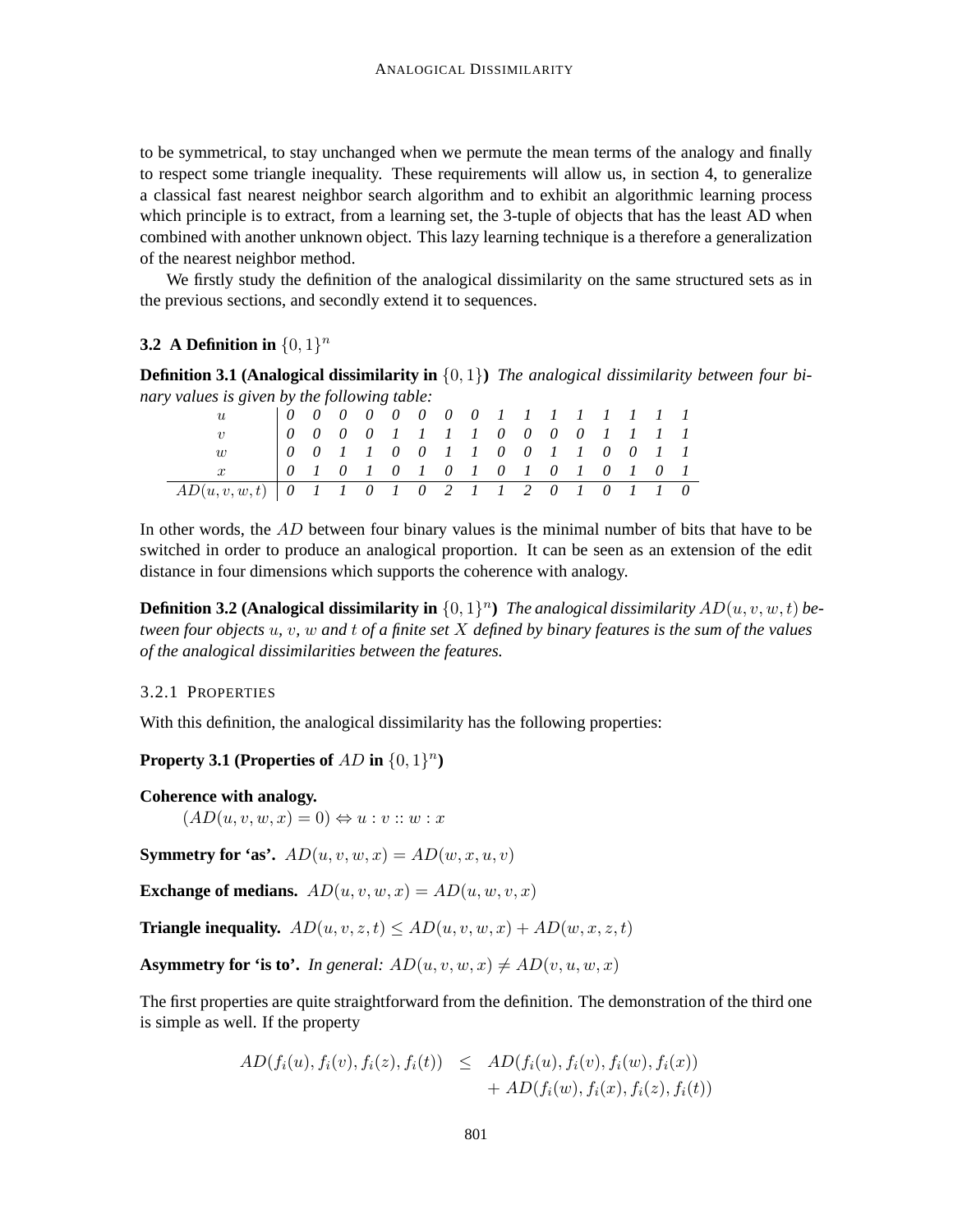

Figure 2: Analogical dissimilarity in vector spaces with distance  $\delta_2$ .

holds true for every 6-tuple of elements and every feature  $f_i$ , then property (4) is true. The demonstration being done by examining all possible cases: it is impossible to find 6 binary features  $a, b$ , c, d, e, f such that  $AD(a, b, e, f) = 2$  and  $AD(a, b, c, d) + AD(c, d, e, f) < 2$ . More precisely, if  $AD(a, b, e, f) = 2$ ,  $AD(a, b, c, d) + AD(c, d, e, f)$  is also equal to 2 for all the four values that  $(c, d)$  can take.

## **3.3 Analogical Dissimilarity in**  $\mathbb{R}^n$

The analogical dissimilarity between four vectors must reflect in some way how far they are from constructing a parallelogram. Four vectors  $u, v, w$  and  $x$  are in analogical proportion (*i.e.*, form a parallelogram) with opposite sides  $\overrightarrow{uv}$  and  $\overrightarrow{wx}$  if and only if  $\overrightarrow{Ou} + \overrightarrow{Ox} = \overrightarrow{Ov} + \overrightarrow{Ow}$ , or equivalently  $u + x = v + w$ , we have chosen the following definition (see Figure 2):

**Definition 3.3 (Analogical dissimilarity between vectors)** *The analogical dissimilarity between four vectors*  $u$ ,  $v$ ,  $w$  and  $x$  of  $\mathbb{R}^n$  in which is defined the norm  $\|\ \|_p$  and the corresponding distance  $\delta_p$  *is given by the real positive value*  $AD(u, v, w, x) = \delta_p(u + x, v + w) = ||(u + x) - (v + w)||_p$ . *It is also equal to*  $\delta_p(t, x)$ *, where t is the solution of the analogical equation*  $u : v :: w : t$ *.* 

**Property 3.2 (Properties of** AD **between vectors)** *This definition of analogical dissimilarity in*  $\mathbb{R}^n$  guarantees that the following properties hold true: coherence with analogy, symmetry for 'as', *exchange of medians, triangle inequality and asymmetry for 'is to'.*

The first two properties are quite straightforward from the definition. Since  $\|\ \|_p$  is a norm, it respects the triangle inequality which involves the third property:

$$
AD(u, v, z, t) \le AD(u, v, w, x) + AD(w, x, z, t)
$$

#### **3.4 Analogical Dissimilarity between Sequences**

We present in the following a definition and two algorithms. Firstly, we extend the notion of analogical dissimilarity to sequences. The first algorithm, called SEQUANA4, computes the analogical dissimilarity between four sequences of  $\Sigma^*$ . The second one, called SOLVANA, given an analogical equation on sequences, produces the Directed Acyclic Graph (DAG) of all the solutions. If there is no solution, it gives the DAG of all the sentences that have the least analogical dissimilarity when associated with the three known sentences of the equation.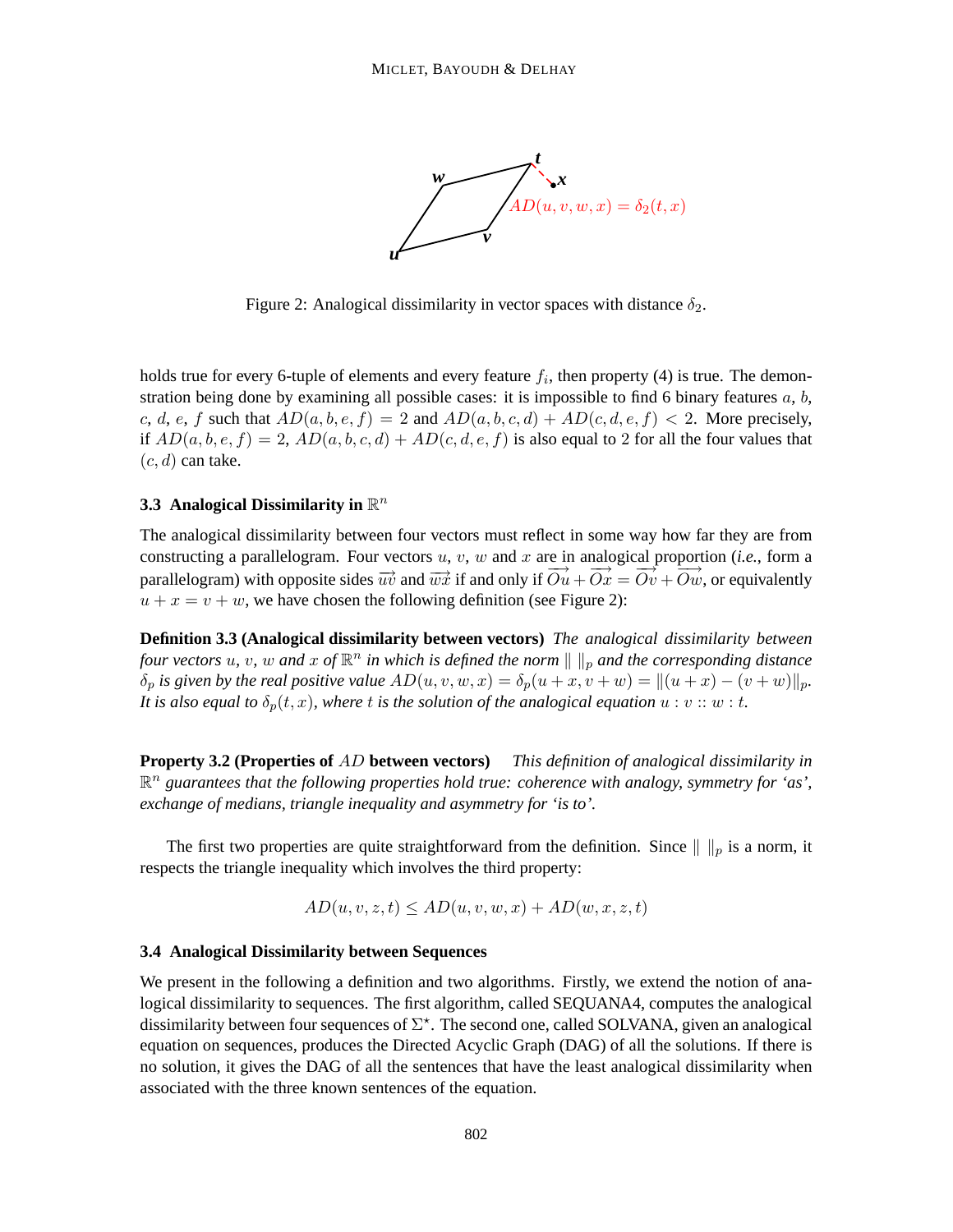These two algorithms are quite general, since they make no particular assumption on the alphabet of the sequences. This alphabet  $\Sigma$  is simply augmented to  $\Sigma' = \Sigma \cup {\set{\sim}}$  to produce alignments as described in section 2.5. The analogical dissimilarity on  $\Sigma'$  must be such that:  $AD(\neg, \neg, a, a) = 0$ , and  $AD(\neg, a, b, c) > 0$  for every  $a, b, c \in \Sigma$ , but no more constraint is required.

#### 3.4.1 DEFINITION

Let  $\Sigma$  be a set on which is defined an analogical dissimilarity AD. We augment it to  $\Sigma'$  by adding the special symbol  $\sim$ . We assume now that there is an analogical dissimilarity AD on  $\Sigma'$ .

**Definition 3.4 (Analogical dissimilarity between four sequences)** *The* cost of an alignment *between four sequences is the sum of the analogical dissimilarities between the 4-tuples of letters given by the alignment.*

*The* analogical dissimilarity  $AD(u, v, w, x)$  *between four sequences in*  $\Sigma^*$  *is the cost of an alignment of minimal cost of the four sequences.*

This definition ensures that the following properties hold true: coherence with analogy, symmetry for 'as', exchange of medians and asymmetry for 'is to'<sup>3</sup>.

Depending on what are we looking for, many methods have been developed for multiples alignment in bio-informatics (Needleman & Wunsch, 1970; Smith & Waterman, 1981) :

- 1. For structure or functional similarity like in protein modelization, pattern identification or structure prediction in DNA, methods using simultaneous alignment like MSA (Wang & Jiang, 1994) or DCA (Dress, Füllen, & Perrey, 1995), or iterative alignment like MUSCLE (Edgar, 2004) are the best.
- 2. For Evolutionary similarity like in phylogenic classification, methods using progressive alignment and tree structure, like ClustalW (Thompson, Higgins, & Gibson, 1994), are the most fitted.

However, all of these alignment methods (global or local) are heuristic algorithms to overcome the problem of time and space complexity introduced first by the length of sequences and second by the number of the sequences to align. In our generation problem neither the sequence length which is around 30 characters nor the number of sequences to align which is always four in analogy need a heuristic alignment to speed up the algorithm. But techniques used in bio-informatics to compute automatically the substitution matrix could be very helpful and interesting in handwritten characters recognition. Introducing Gap (Gep, Gop) penalties like in DNA or protein sequences should also be an interesting idea to explore.

## **3.5 Computing the Analogical Dissimilarity between Four Sequences: the SEQUANA4 Algorithm**

We compute  $AD(u, v, w, x)$  with a dynamic programming algorithm, called SEQUANA4, that progresses in synchronicity in the four sequences to build an optimal alignment.

<sup>3.</sup> With this definition of AD, the 'triangle inequality' property is not always true on sequences.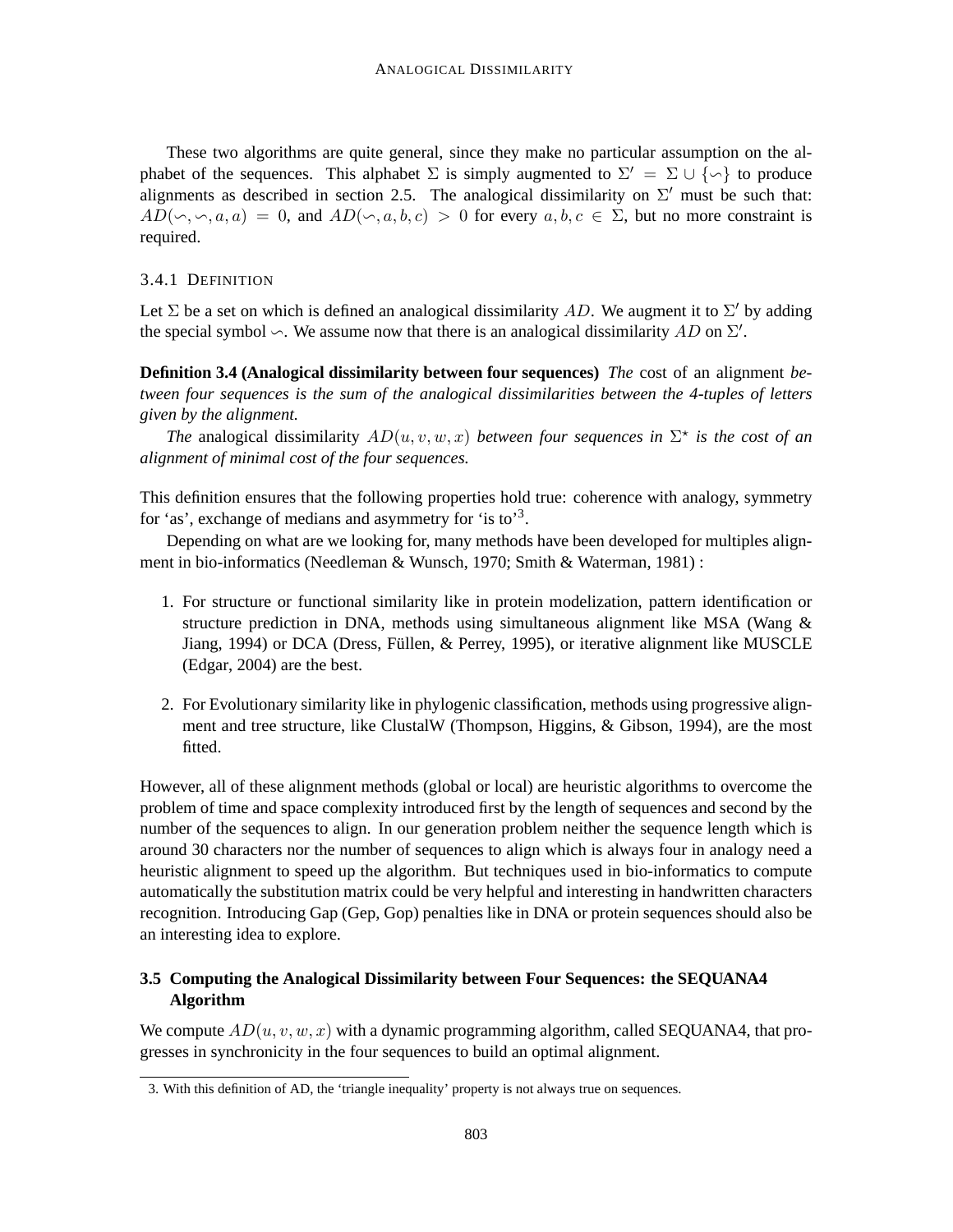The input of this algorithm is the augmented alphabet  $\Sigma'$  on which there an analogical dissimilarity  $AD(a, b, c, d)$ . The output is the analogical dissimilarity between four sentences of  $\Sigma^*$ , namely  $AD(u, v, w, x)$ .

We give below the basics formulas of the recurrence. When implementing the computation, one has to check the correct progression of the indexes  $i, j, k$  and l.

#### **Initialisation**

 $C_{w_0x_0}^{u_0v_0} \leftarrow 0;$  $\textbf{for } i=1, |u| \textbf{ do } C_{w_0x_0}^{u_iv_0} \leftarrow C_{w_0x_0}^{u_{i-1}v_0}+ AD(u_i,\mathord{\backsim},\mathord{\backsim},\mathord{\backsim}) \textbf{ done ; }$  ${\bf for}\ j=1,|v|$  do  $C^{u_0v_j}_{w_0x_0}\leftarrow C^{u_0v_{j-1}}_{w_0x_0}+AD(\backsim, v_j, \backsim, \backsim)$  done ; for  $k = 1, |w|$  do  $C_{w_k x_0}^{u_0 v_0} \leftarrow C_{w_{k-1} x_0}^{u_0 v_0} + AD(\sim, \sim, w_k, \sim)$  done ; **for**  $l = 1, |x|$  **do**  $C_{w_0 x_l}^{u_0 v_0} \leftarrow C_{w_0 x_{l-1}}^{u_0 v_0} + AD(\sim, \sim, \sim, x_l)$  **done** ;

**Recurrence**

$$
\begin{cases}\nC_{w_{k-1}x_{l-1}}^{u_{i-1}v_{j-1}} + AD(u_i, v_j, w_k, x_l) & [i \leftarrow i+1; j \leftarrow j+1; k \leftarrow k+1; l \leftarrow l+1] \\
C_{w_{k-1}x_{l-1}}^{u_{i-1}v_{j-1}} + AD(u_i, v_j, w_k, \backsim) & [i \leftarrow i+1; j \leftarrow j+1; k \leftarrow k+1] \\
C_{w_{k}x_{l-1}}^{u_{i-1}v_{j-1}} + AD(u_i, v_j, \backslash, x_l) & [i \leftarrow i+1; j \leftarrow j+1; l \leftarrow l+1] \\
C_{w_{k}x_{l-1}}^{u_{i-1}v_{j-1}} + AD(u_i, v_j, \backslash, \backslash) & [i \leftarrow i+1; j \leftarrow j+1] \\
C_{w_{k-1}x_{l-1}}^{u_{i}v_{j-1}} + AD(\backslash, v_j, w_k, x_l) & [j \leftarrow j+1; k \leftarrow k+1; l \leftarrow l+1] \\
C_{w_{k}x_{l-1}}^{u_{i}v_{j-1}} + AD(\backslash, v_j, w_k, \backslash) & [j \leftarrow j+1; l \leftarrow l+1] \\
C_{w_{k}x_{l-1}}^{u_{i}v_{j-1}} + AD(\backslash, v_j, w_k, \backslash) & [i \leftarrow i+1; k \leftarrow k+1] \\
C_{w_{k}x_{l}}^{u_{i}v_{j-1}} + AD(\backslash, v_j, w_k, \backslash) & [i \leftarrow i+1; k \leftarrow k+1] \\
C_{w_{k}x_{l}}^{u_{i}v_{j-1}} + AD(u_i, \backslash, w_k, x_l) & [i \leftarrow i+1; j \leftarrow j+1; l \leftarrow l+1] \\
C_{w_{k}x_{l-1}}^{u_{i}v_{j}} + AD(u_i, \backslash, v_k, x_l) & [i \leftarrow i+1; j \leftarrow j+1; l \leftarrow l+1] \\
C_{w_{k}x_{l-1}}^{u_{i}v_{j}} + AD(u_i, \backslash, v_k, \backslash) & [i \leftarrow i+1; k \leftarrow k+1] \\
C_{w_{k}x_{l-1}}^{u_{i}v_{j}} + AD(u_i, \backslash, w_k, \backslash) &
$$

## **End**

When  $i = |u|$  and  $j = |v|$  and  $k = |w|$  and  $l = |x|$ . **Result**  $C^{u_{|u|}v_{|v|}}_{w_{|w|}x_{|x}}$  $\sum_{w|w|x|x|}^{u|w|v|v|}$  is  $AD(u, v, w, x)$  in  $\Sigma^*$ . **Complexity**

This algorithms runs in a time complexity in  $\mathcal{O}(|u|.|w|.|w|.|x|)$ .

## **Correctness**

The correctness of this algorithm is demonstrated by recurrence, since it uses the dynamic programming principles. It requires only the analogical dissimilarity in  $\Sigma'$  to have the properties that we have called: *coherence with analogy*, *symmetry for 'as'* and *exchange of medians*. The *triangle inequality* property is not necessary.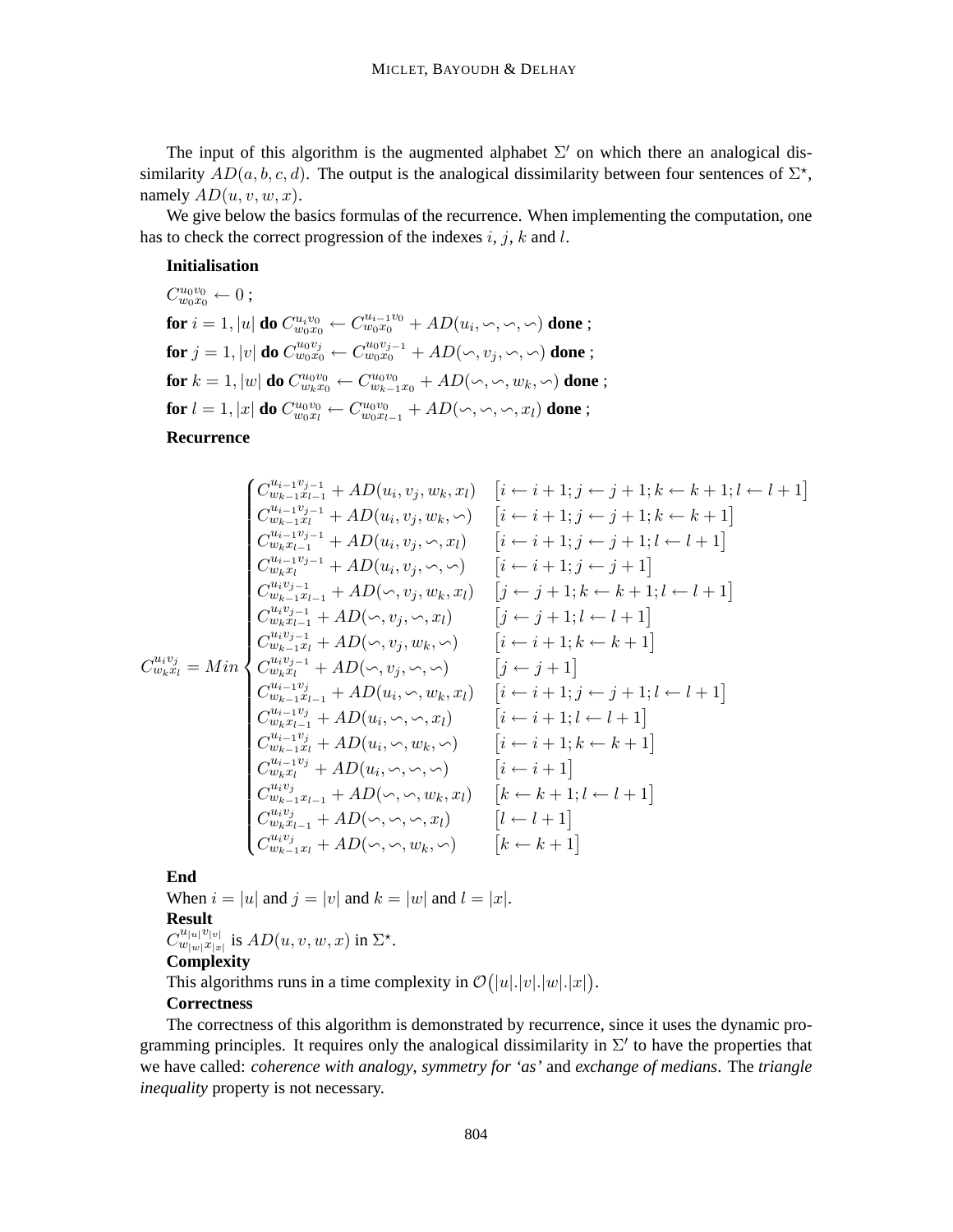#### **3.6 Generalized Resolution of Analogical Equations in Sequences: the SOLVANA Algorithm**

3.6.1 APPROXIMATE SOLUTIONS TO AN ANALOGICAL EQUATION

Up to now, we have considered that an analogical equation has either one (or several) exact solutions, or no solution. In the latter case, the concept of analogical dissimilarity is useful to define an approximate solution.

**Definition 3.5 (Best approximate solution to an analogical equation)** *Let* X *be a set on which is defined an analogy and an analogical dissimilarity* AD*. Let a* : *b* :: *c* : *x be an analogical equation in* X*. The set of best approximate solutions to this equation is given by:*

$$
\left\{y \;:\; \argmin_{y\in X} \, AD(a,b,c,y)\right\}
$$

In other words, the best approximate solutions are the objects  $y \in X$  that are the closest to be in analogical proportion with  $a, b$  and c. Obviously, this definition generalizes that of a solution to an analogical equation given at section 2.2. Since we have defined  $AD$  with good properties on several alphabets and on sequences on these alphabets, we can compute an approximate solution to analogical equations in all these domains.

We can easily enlarge this concept and define the set of the k-best solutions to the analogical equation  $a:b:: c:x$ . Informally, it is any subset of k elements of X which have a minimal AD when associated in fourth position with  $a$ ,  $b$  and  $c$ .

In  $\mathbb{R}^n$  and  $\{0,1\}^n$ , there is only one best approximate solution to an analogical equation, which can be easily computed (see sections  $3.2$  and  $3.3$ ). Finding the set of the k-best solutions is also a simple problem.

Let us turn now to an algorithm which finds the set of the best approximate solutions to the equation  $u : v :: w : x$  when the objects are sequences on an alphabet on which an AD has been defined. We will also make some comments to extend its capacity to find the set of the  $k$ -best solutions.

#### 3.6.2 THE SOLVANA ALGORITHM

This algorithm uses dynamic programming to construct a 3-dimensional array. When the construction is finished, a backtracking is performed to produce the DAG of all the best solutions.

An alignment of four sequences of different lengths is realized by inserting letters ∽ so that all the four sequences have the same length. Once this is done, we consider in each column of the alignment the analogical dissimilarity in the augmented alphabet.

We construct a three dimensional  $n_1 \times n_2 \times n_3$  matrix M (respectively the length of the first, second and third sequences A, B and C of the analogical equation 'A is to B as C is to x'). To find the fourth sequence, we fill up  $M$  with the following recurrence: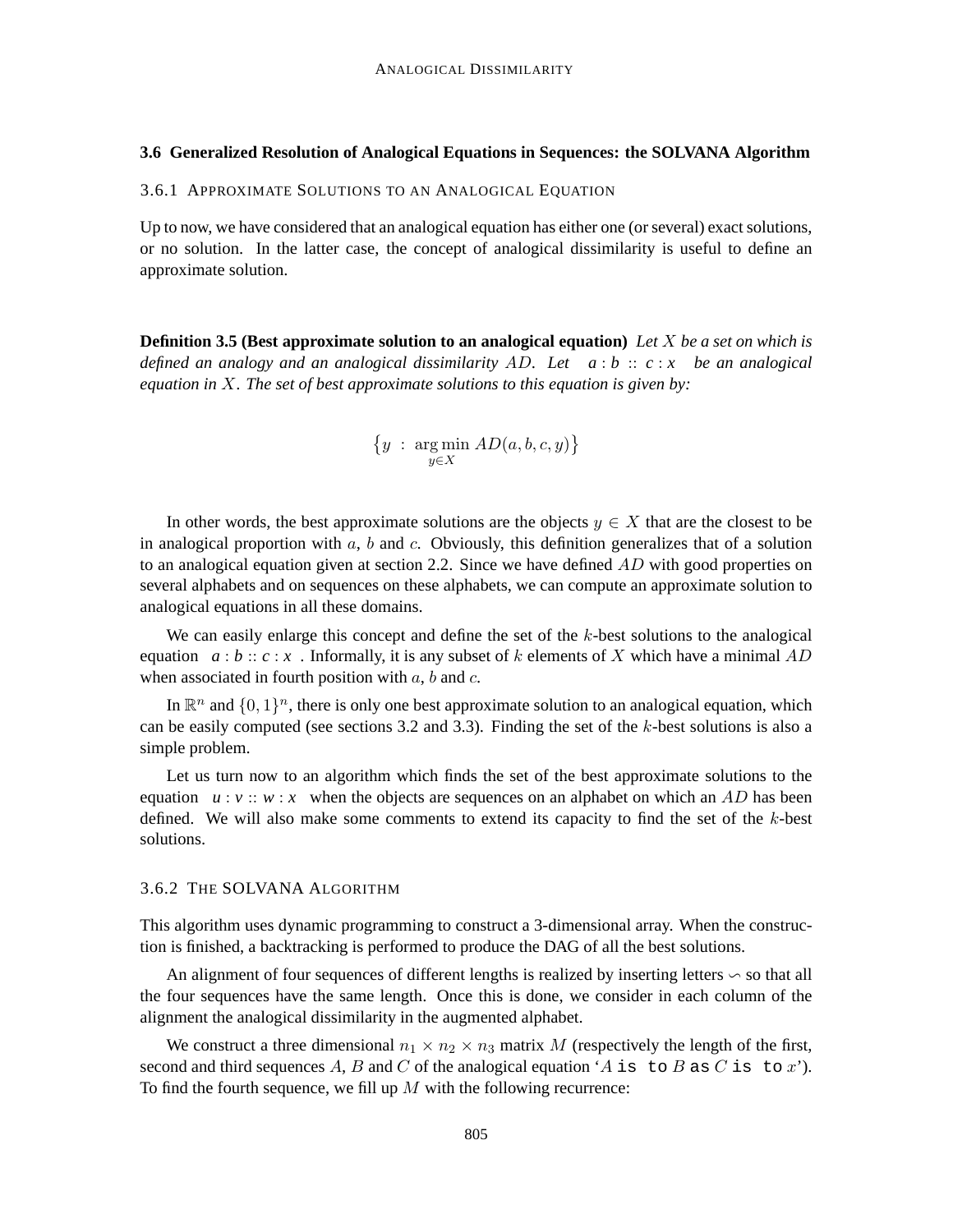$$
M[i,j,k] = Min \begin{cases} M[i-1,j-1,k-1] + Min \, AD(a_i,b_j,c_k,x) \\ M[i,j-1,k-1] + Min \, AD(\sim,b_j,c_k,x) \\ M[i,j,k-1] + Min \, AD(\sim,\sim,c_k,x) \\ M[i,j,k-1] + Min \, AD(\sim,b_j,\sim,x) \\ M[i,j-1,k] + Min \, AD(\sim,b_j,\sim,x) \\ M[i-1,j,k-1] + Min \, AD(a_i,\sim,c_k,x) \\ M[i-1,j-1,k] + Min \, AD(a_i,b_j,\sim,x) \\ M[i-1,j,k] + Min \, AD(a_i,b_j,\sim,x) \\ M[i-1,j,k] + Min \, AD(a_i,\sim,\sim,x) \\ M[i-1,j,k] + Min \, AD(a_i,\sim,\sim,x) \\ \end{cases}
$$

At each step, we save in the cell  $M[i, j, k]$  not only the cost but also the letter(s) found by analogical resolution along the optimal way of progression. When  $M$  is completed, a backward propagation gives us all the optimal generated sequences with the same optimal analogical dissimilarity, strucured as a DAG.

The computational complexity of this algorithm is  $O(m \ast n^3)$ , where  $m = Card(\Sigma')$  and n is the maximum length of sequences

## 3.6.3 EXAMPLE

Let  $\Sigma = \{a, b, c, A, B, C\}$  be an alphabet defined by 5 binary features, as follows:

|                  |   | $f_2$          | $f_3$            | $\overline{4}$ | ້5       |
|------------------|---|----------------|------------------|----------------|----------|
| $\boldsymbol{a}$ |   | $\overline{0}$ | $\overline{0}$   | $\mathbf{1}$   | $\Omega$ |
| $\boldsymbol{b}$ | 0 | 1              | $\boldsymbol{0}$ | 1              | 0        |
| $\overline{c}$   | 0 | $\overline{0}$ | 1                | 1              | 0        |
| А                |   | $\overline{0}$ | $\Omega$         | 0              | 1        |
| $\boldsymbol{B}$ |   | 1              | $\Omega$         | 0              |          |
| $\overline{C}$   |   | 0              | 1                | 0              | 1        |
|                  |   |                |                  |                | 0        |

The first three features indicates what is the letter (for example,  $f_1$  is true on a and A only) and the last two indicate the case of the letter  $(f_4$  holds true for lower case letters,  $f_5$  for upper case letters).

For example, let *ab* : *Bc* :: *Bc* : *x* be an analogical equation. There is no exact solution, but six best approximate solutions y such that  $AD(ab, Bc, Bc, y) = 4$ , for example  $y = BB$  or  $y = Cc$ . Figure 3 displays the DAG of the results produced by SOLVANA on this example.

## **4. Analogical Dissimilarity and Machine Learning**

#### **4.1 Motivation**

We assume here that there exists an analogy defined on the set  $X$  and an analogical dissimilarity AD with the following properties: coherence with analogy, symmetry for 'as', triangle inequality, exchange of medians and asymmetry for 'is to'.

Let S be a set of elements of X, which is of cardinality m, and let y be another element of X with  $y \notin S$ . The problem that we tackle in this section is to find the triple of objects  $(u, v, w)$  in S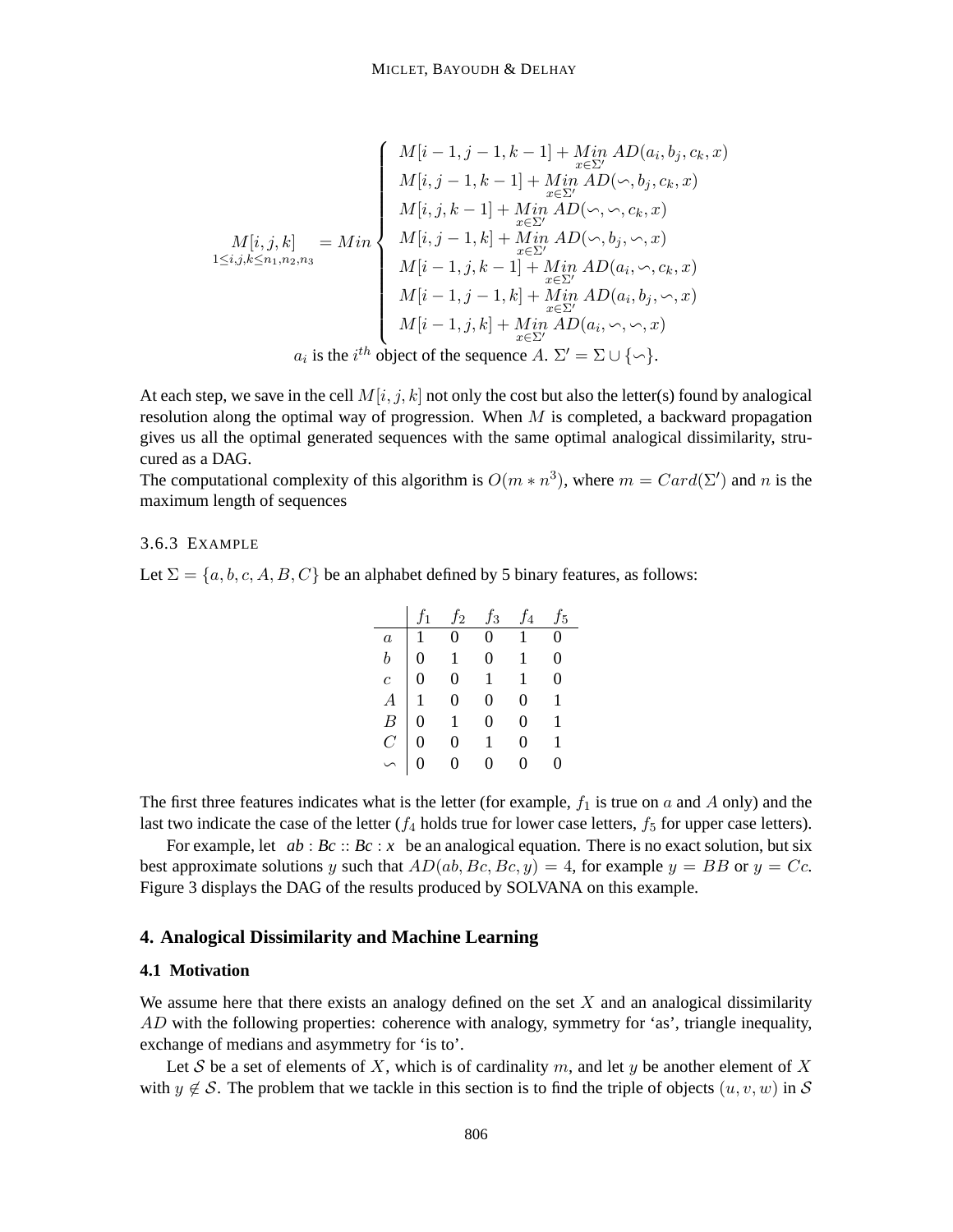

Figure 3: *Result of SOLVANA: the DAG of all best approximate solutions to an analogical equation on sequences. Each path displays a different alignment of optimal cost.*

such that:

$$
AD(u, v, w, y) = \underset{t_1, t_2, t_3 \in \mathcal{S}}{\arg \min} AD(t_1, t_2, t_3, y)
$$

This will directly lead us to use the notion of  $AD$  in supervised machine learning, *e.g.* of a classification rule.

#### **4.2 The Brute Force Solution**

An obvious solution is to examine all the triples in S. This brute force method requires  $m^3$  calls to a procedure computing the analogical dissimilarity between four objects of  $X$ . According to the properties of analogical dissimilarity, this number can actually be divided by 8, but it does not change the theoretical and practical complexity of the search.

The situation is similar to that of the search for the nearest neighbor in Machine Learning, for which the naive algorithm requires  $m$  distance computations. Many proposals have been made to decrease this complexity (see for example the work of Chávez, Navarro, Baeza-Yates, & Marroquín, 2001). We have chosen to focus on an extension of the AESA algorithm, based on the property of triangle inequality for distances (Micó, Oncina, & Vidal, 1994). Since we have defined the concept of analogical dissimilarity with a similar property, it is natural to explore how to extend this algorithm.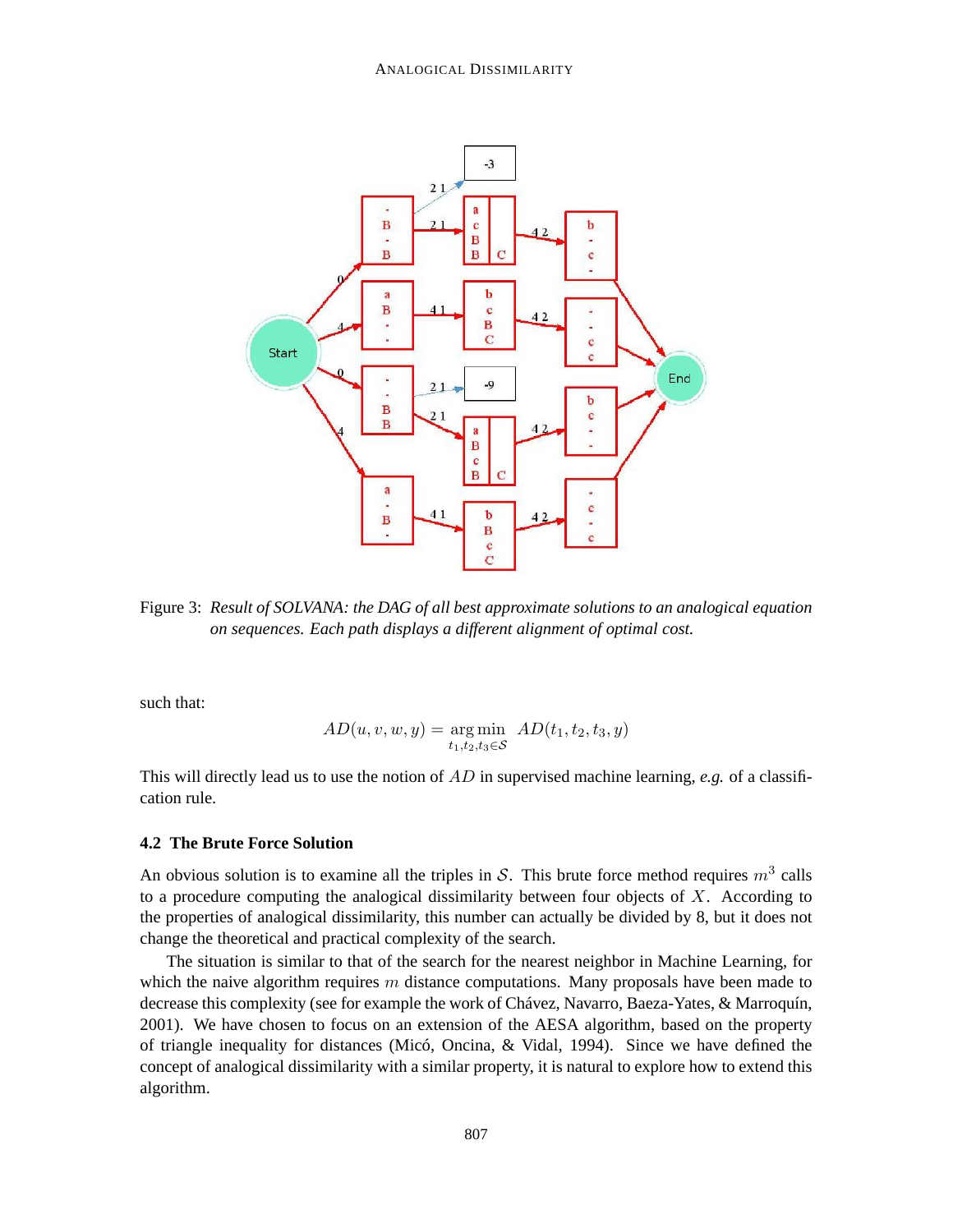## **4.3 'FADANA': FAst search of the least Dissimilar ANAlogy**

This section describes a fast algorithm to find, given a set of objects S of cardinalty m and an object y, the three objects  $(z^*, t^*, x^*)$  in S such that the analogical dissimilarity  $AD(z^*, t^*, x^*, y)$ is minimal. It is based on the AESA technique, which can be extended to analogical dissimilarity. Thanks to its properties, an analogical dissimilarity  $AD(z, t, x, y)$  can be seen as a distance between the two couples  $(z, t)$  and  $(x, y)$ , and consequently we will basically work on couples of objects. We use equivalently in this paragraph the terms '(analogical) distance between the two couples  $(u, v)$ and  $(w, x)$  and '(analogical) dissimilarity between the four elements  $u, v, w$  and x' to describe  $AD(u, v, w, x).$ 

## 4.3.1 PRELIMINARY COMPUTATION

In this part, which is done off line, we have to compute the analogical dissimilarity between every four objects in the data base. This step has a complexity in time and space of  $\mathcal{O}(m^4)$ , where m is the size of  $S$ . We will come back to this point in section 4.4, where we will progress from an AESA-like to a LAESA-like technique and reduce the computational complexity.

### 4.3.2 PRINCIPLE OF THE ALGORITHM

The basic operation is to compose a couple of objects by adding to y an object  $x_i \in S$  where  $i =$ 1, m. The goal is now to find the couple of objects in S having the lowest distance with  $(x_i, y)$ , then to change  $x_i$  into  $x_{i+1}$ . Looping m times on an *AESA*-like select and eliminate technique insures to finally find the triple in S having the lowest analogical dissimilarity when associated with y.

#### 4.3.3 NOTATIONS

Let us denote:

- C the set of couples  $(u, v)$  which distance to  $(x_i, y)$  has already been computed.
- $\delta = \arg \min (AD(z, t, x_i, y))$  $(z,t) \in \mathcal{U}$
- $\delta_i = \arg \min$  $(z,t) ∈ U, 1 ≤ j ≤ i$  $(AD(z,t,x_i,y))$
- $Dist = \{AD(z, t, x_i, y), (z, t) \in C\}$
- $Dist(j)$  the  $j<sup>th</sup>$  element of  $Dist$
- $Quad_{\mathcal{U}} = \{ (z, t, x_i, y), (z, t) \in \mathcal{C} \}$
- $Quad_{\mathcal{U}}(j)$  the  $j^{th}$  element of  $Quad_{\mathcal{U}}$

The algorithm is constructed in the three following phases:

## 4.3.4 INITIALIZATION

Each time that  $x_i$  changes (when i is increased by 1), the set U is refilled with all the possible couples of objects  $\in \mathcal{S}$ .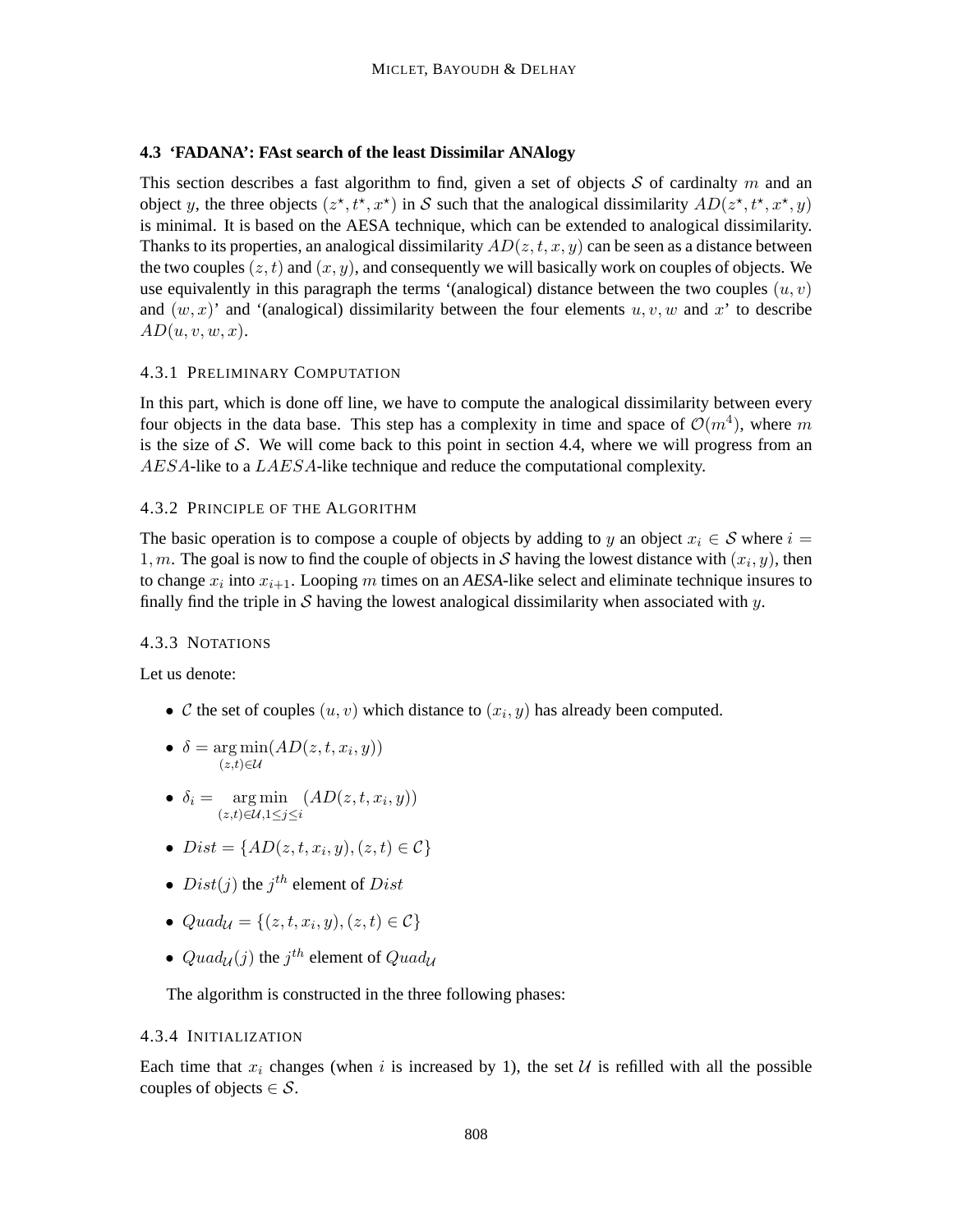The set C and Dist which contain respectively the couples and the distances to  $(x_i, y)$  that have been measured during one loop, are initialized as empty sets.

The local minimum  $Min$ , containing the minimum of analogical dissimilarities of one loop is set to infinity.

 $k = Card(C)$  represents the number of couples where the distance have been computed with  $(x_i, y)$  in the current loop. k is initialized to zero.

#### **Algorithm 1** Algorithm FADANA: initialization.

**begin**  $\mathcal{U} \leftarrow \{(x_i, x_j), i = 1, m \text{ and } j = 1, m\};$  $C \leftarrow \varnothing;$  $Min \leftarrow +\infty;$  $Dist \leftarrow \varnothing;$  $k \leftarrow 0$ : **end**

#### 4.3.5 SELECTION

The goal of this function is to extract from the set U the couple  $(zz, tt)$  that is the more promising in terms of the minimum analogical dissimilarity with  $(x_i, y)$ , using the criterion:

> $(zz, tt) = \arg \min$  $(u,v)∈U$  $Max_{(z,t)\in C}$  $\big\vert\ AD(u,v,z,t)-AD(z,t,x_i,y)\ \big\vert$

**Algorithm 2** Algorithm FADANA: selection of the most promising couple.

 $\texttt{selection}(\mathcal{U}, \mathcal{C}, (x_i, y), Dist)$ **begin**  $s \leftarrow 0$ **for**  $i = 1$ , Card( $\mathcal{U}$ ) **do if**  $s \leq \sum_{j \in \mathcal{C}} |AD(z_j,~t_j,~u_i,~v_i) - Dist(j)|$  **then**  $s \leftarrow \sum_{j \in \mathcal{C}}^{\infty} |AD(z_j, t_j, u_i, v_i) - Dist(j)|;$  $arg min \leftarrow i$ ; **end if end for** Return  $(u_{\arg\min}, v_{\arg\min});$ **end**

### 4.3.6 ELIMINATION

During this section all the couples  $(u, v) \in \mathcal{U}$  where the analogical distance with  $(x_i, y)$  can not be less than what we already found are eliminated thanks to the two criteria below:

$$
AD(u, v, z, t) \le AD(z, t, y, x_i) - \delta \Rightarrow AD(u, v, x_i, y) \ge \delta
$$

and

$$
AD(u, v, z, t) \ge AD(z, t, y, x_i) + \delta \Rightarrow AD(u, v, x_i, y) \ge \delta
$$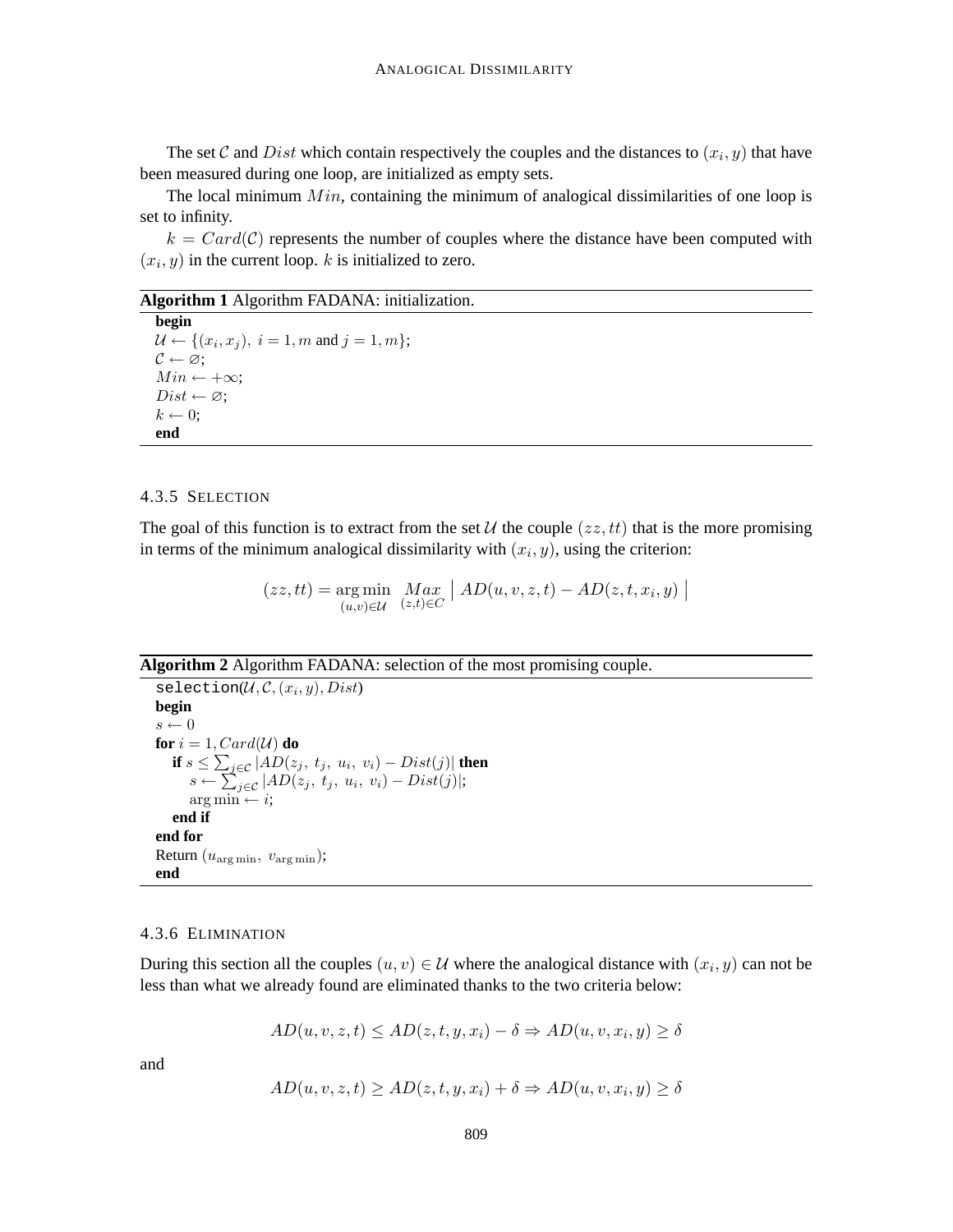where  $\delta = AD(z^*, t^*, x^*, y)$  represents the minimum analogical dissimilarity found until now (see figure 4). Note that  $\delta$  is updated during the whole algorithm and is never reinitialized when i is increased.

**Algorithm 3** Algorithm FADANA: elimination of the useless couples.

```
eliminate(\mathcal{U}, \mathcal{C}, (x_i, y), \delta, k)(z_k, t_k) is the k^{th} element of Quad_{\mathcal{U}}begin
for i = 1, Card(U) do
     if AD(z_k, t_k, u_i, v_i) \le Dist(k) + \delta then
         \mathcal{U} \leftarrow \mathcal{U} - \{(u_i, v_i)\};\mathcal{C} \leftarrow \mathcal{C} \cup \{(u_i, v_i)\};else if AD(z_k, t_k, u_i, v_i) \ge Dist(k) - \delta then
         \mathcal{U} \leftarrow \mathcal{U} - \{(u_i, v_i)\};\mathcal{C} \leftarrow \mathcal{C} \cup \{(u_i, v_i)\};end if
end for
end
```
**Algorithm 4** Algorithm FADANA: main procedure.

```
begin
S \leftarrow \{x_i, i = 1, m\};AD^* \leftarrow +\infty;for i = Card(S) do
   Initialize;
   while \mathcal{U} \neq \emptyset do
        (z,t) \leftarrow \texttt{selection}(\mathcal{U}, \mathcal{C}, (x_i, y), Dist);Dist(k) \leftarrow AD(z, t, x_i, y);k = k + 1;\mathcal{U} \leftarrow \mathcal{U} - \{(z, t)\};\mathcal{C} \leftarrow \mathcal{C} \cup \{(z,t)\};if Dist(k) \geq Min then
           eliminate(\mathcal{U}, \mathcal{C}, (x_i, y), \delta, k)else
           Min \leftarrow Dist(k);if Dist(k) < AD^* then
               AD^* \leftarrow Dist(k);z^* \leftarrow z, t^* \leftarrow t, x^* \leftarrow x_i;end if
           for k = 1, Card(C) do
               eliminate(\mathcal{U}, \mathcal{C}, (x_i, y), \delta, k)end for
       end if
   end while
end for
The best triple in S is (z^*, t^*, x^*);
The least analogical dissimilarity is AD^* = AD(z^*, t^*, x^*, y);
end
```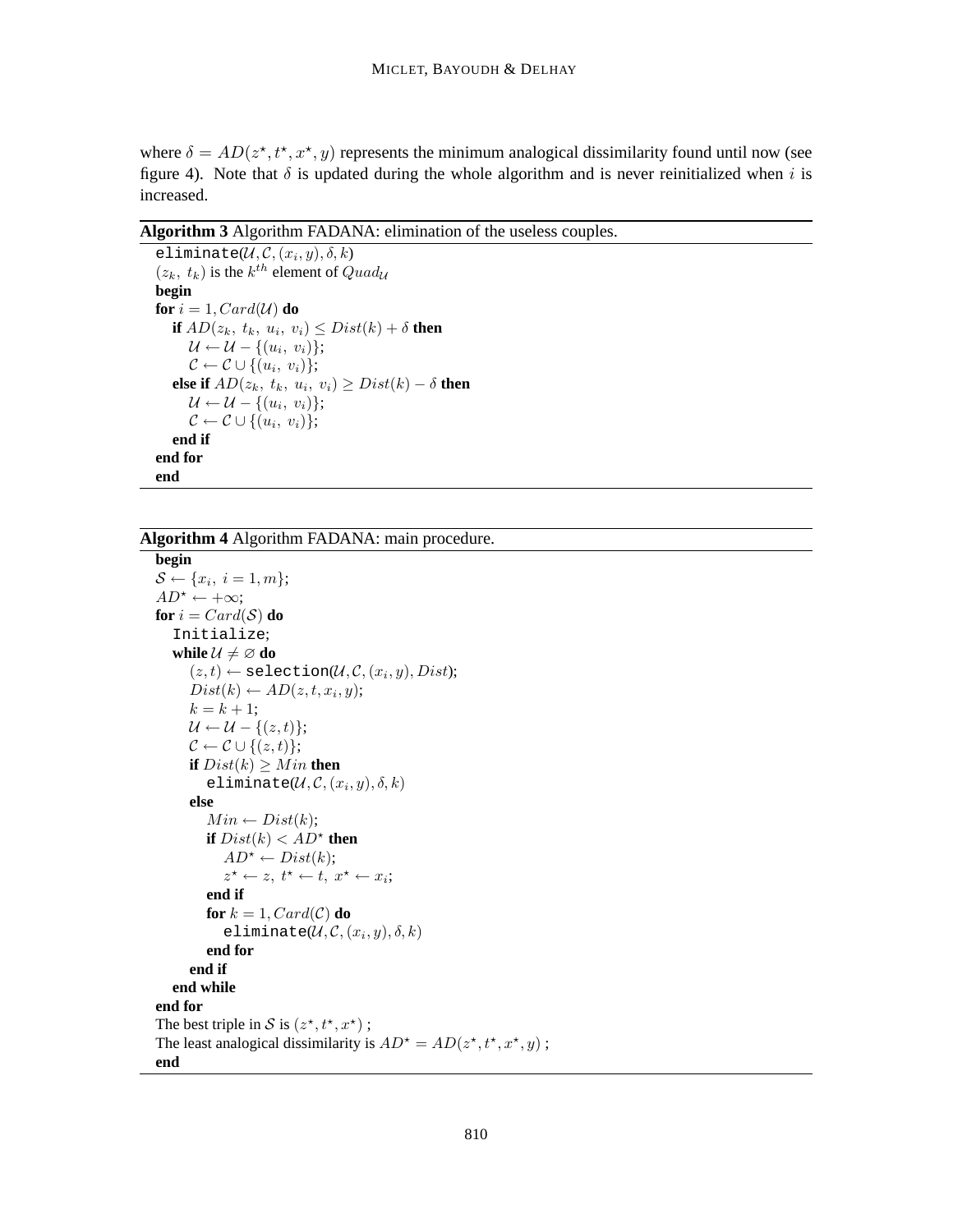

Figure 4: Elimination process in FADANA.

#### **4.4 Selection of Base Prototypes in FADANA**

So far, *FADANA* has the drawback of requiring a precomputing time and storage in  $\mathcal{O}(m^4)$ , which is in practice impossible to handle for  $m > 100$ .

To go further, we have devised an ameliorated version of the FADANA algorithm, in which the preliminary computation and storage is limited to  $N.m^2$ , where N is a certain number of *couples* of objects. The principle is similar to that of LAESA (Micó et al., 1994). N *base prototypes* couples are selected among the  $m<sup>2</sup>$  possibilities through a greedy process, the first one being chosen at random, the second one being as far as possible from the first one, and so on. The distance between couples of objects is, according to the definition of the analogical dissimilarity:

$$
\delta((x, y), (z, t)) = AD(z, t, x, y)
$$

#### **4.5 Efficiency of FADANA**

We have conducted some experiments to measure the efficiency of FADANA. We have tested this algorithm on four databases from the UCI Repository (Newman, Hettich, Blake, & Merz, 1998), by noting each time the percentage of  $AD$  computed in-line for different numbers of base prototypes compared to those made by the naive method (see Figure 5, the scales are logarithmic). The number of base prototypes is expressed as percentage on the learning set. Obviously, if the learning set contains m elements, the number of possible 3-tuples that can be built is  $m^3$ . This point explains why the percentage of base prototypes compared to the size of the learning set can rise above 100%. The number of in-line computations of the  $AD$  is the mean over the test set.

We observe in these results that the optimal number of base prototypes is between  $10\%$  and  $20\%$ if we aim to optimize the computation time performance.

## **5. Two Applications in Machine Learning Problems**

## **5.1 Classification of Objects Described by Binary and Nominal Features**

The purpose of this first experiment is to measure the benefit of analogical dissimilarity applied to a basic problem of classification, compared to standard classifiers such  $k$ -nearest neighbors, neural networks, and decision trees. In this benchmarking, we are not yet interested in classifying sequences, but merely to investigate what the basic concept of analogical dissimilarity can bring to the learning of a classification rule for symbolic objects.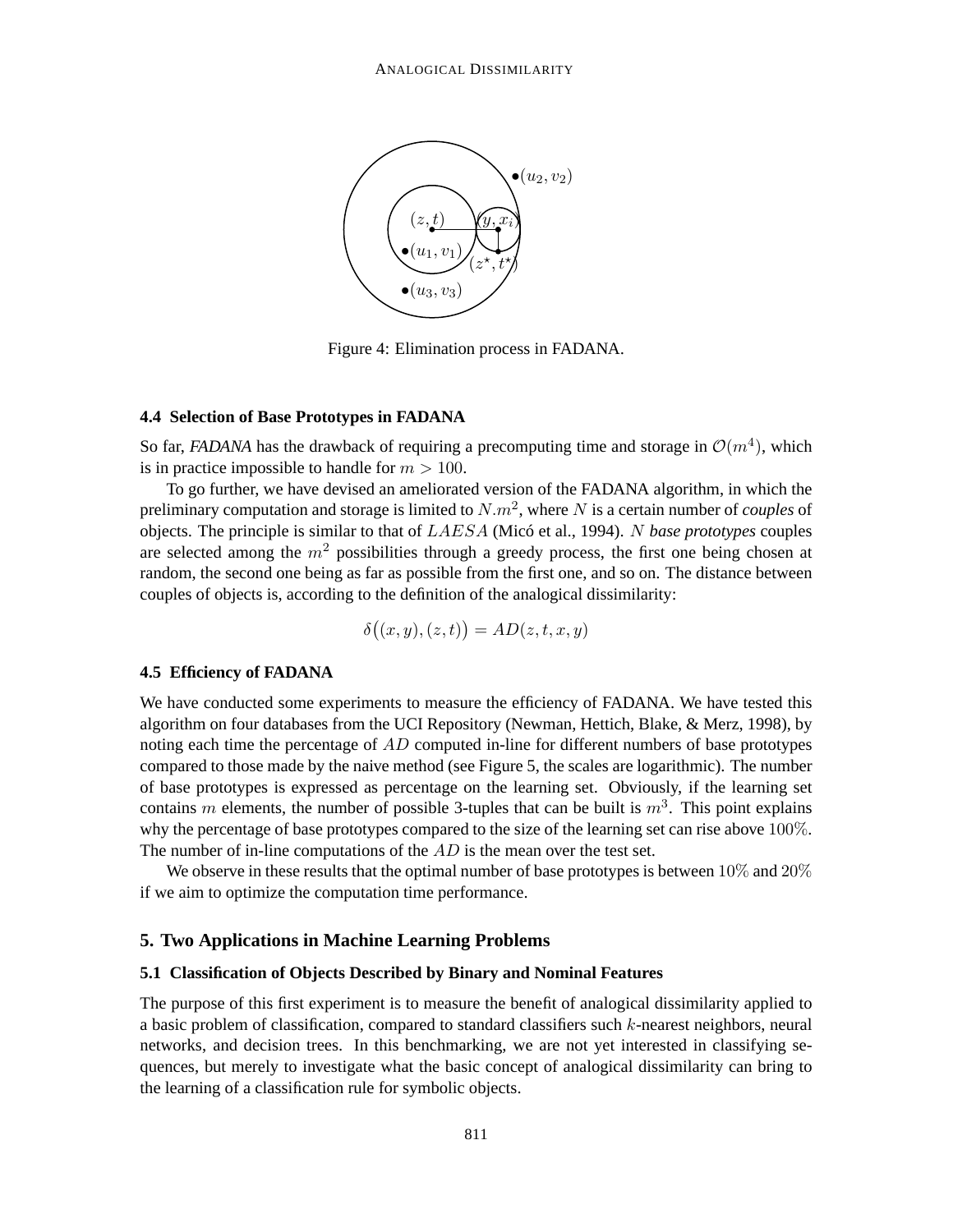

Percentage of base prototypes in the learning set

Figure 5: Efficiency of FADANA w.r.t. the number of base prototypes

## 5.1.1 METHOD DESCRIPTION

Let  $S = \{(o_i, h(o_i)) \mid 1 \le i \le m\}$  be a learning set, where  $h(o_i)$  is the class of the object  $o_i$ . The objects are defined by binary attributes. Let x be an object not in  $S$ . The learning problem is to find the class of a new object  $x$ , using the learning set  $S$ . To do this, we define a learning rule based on the concept of analogical dissimilarity depending on an integer k, which could be called the k *least dissimilar 3-tuple* rule.

The basic principle is the following: among all the 3-tuples  $(a, b, c)$  in  $S^3$ , we consider the subset of those which produce the least analogical dissimilarity when associated with  $x$  (the FADANA algorithm is used here). For a part of them, the analogical equation  $h(a): h(b): h(c): g$  has an exact solution in the finite set of the classes. We keep only these 3-tuples and we choose the class which takes the majority among these values  $g$  as the class for  $x$ .

More precisely, the procedure is as follows:

- 1. Compute the analogical dissimilarity between x and all the n 3-tuples in S which produce a solution for the class of  $x$ .
- 2. Sort these n 3-tuples by the increasing value of their  $AD$  when associated with x.
- 3. If the k-th object has the value p, then let  $k'$  be the greatest integer such that the  $k'$ -th object has the same value p.
- 4. Solve the  $k'$  analogical equations on the label of the class. Take the winner of the votes among the  $k'$  results.

To explain, we firstly consider the case where there are only two classes  $\omega_0$  and  $\omega_1$ . An example with 3 classes will follow.

Point 1 means that we retain only the 3-tuples which have one of the four<sup>4</sup> configurations for their class displayed in Table 1. We ignore the 3-tuples that do not lead to an equation with a trivial solution on classes:

<sup>4.</sup> There are actually two more, each one equivalent to one of the four (by exchange of the means objects).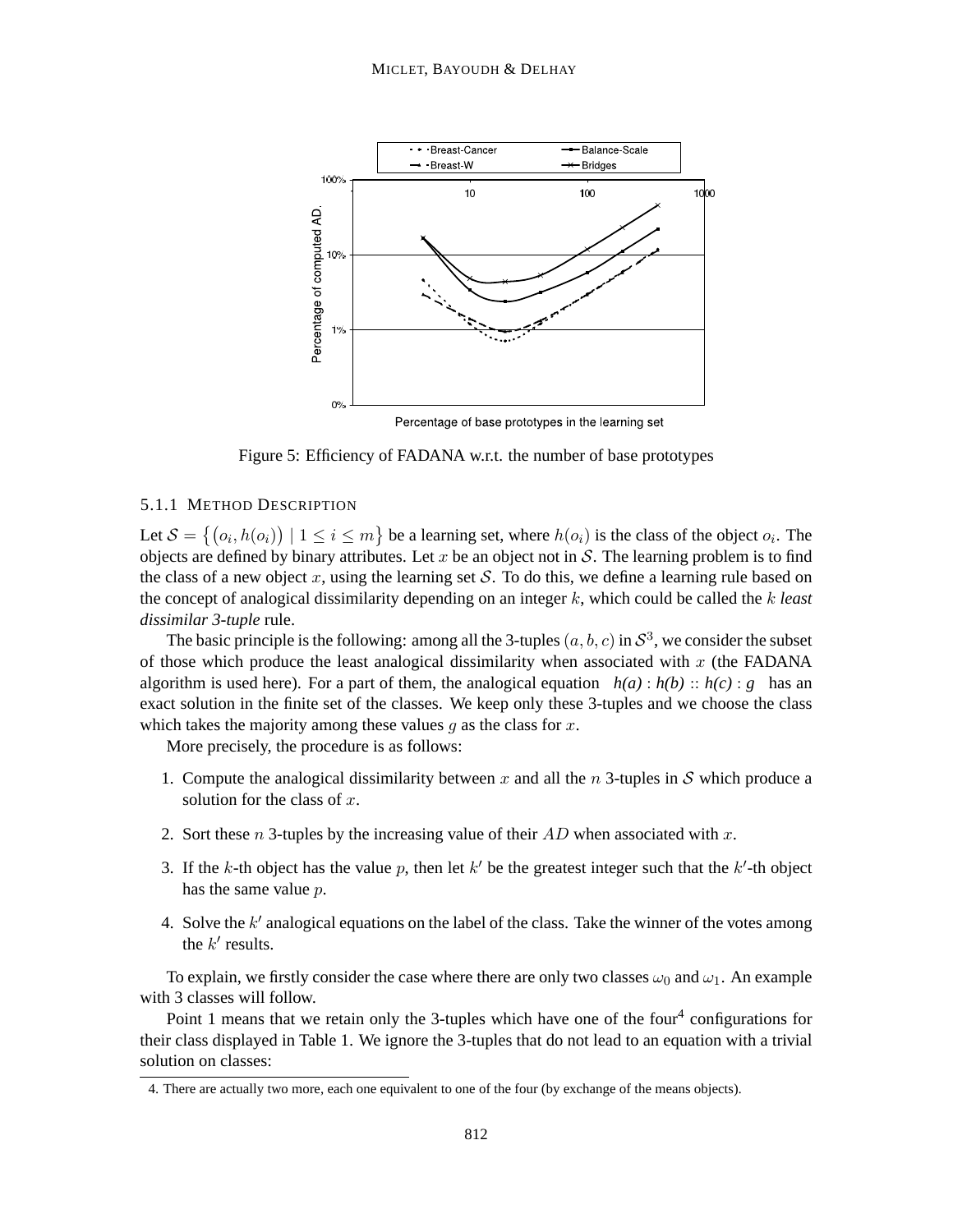|            |                                                   |  |  | $h(a) : h(b) :: h(c) : h(x)$ resolution |
|------------|---------------------------------------------------|--|--|-----------------------------------------|
|            | $\overline{\omega_0}$ : $\omega_0$ : $\omega_0$ : |  |  | $h(x) = \omega_0$                       |
|            | $\omega_1$ : $\omega_0$ : $\omega_1$ :            |  |  |                                         |
|            | $\omega_1$ : $\omega_1$ : $\omega_1$ :            |  |  | $h(x) = \omega_1$                       |
| $\omega_0$ | $\therefore \omega_1 \therefore \omega_0$ :       |  |  |                                         |

Table 1: Possible configurations of a 3-tuple

| O <sub>1</sub>   | O <sub>2</sub>        | $O_3$            | $h(o_1)$   | $h(o_2)$   | $h(o_3)$   | h(x)       | AD             | $\boldsymbol{k}$ |
|------------------|-----------------------|------------------|------------|------------|------------|------------|----------------|------------------|
| $\boldsymbol{b}$ | $\alpha$              | $\boldsymbol{d}$ | $\omega_0$ | $\omega_0$ | $\omega_1$ | $\omega_1$ | $\overline{0}$ | 1                |
| $\boldsymbol{b}$ | $\boldsymbol{d}$      | $\epsilon$       | $\omega_0$ | $\omega_1$ | $\omega_2$ | 丄          | 1              |                  |
| $\overline{c}$   | $\boldsymbol{d}$      | $\boldsymbol{e}$ | $\omega_1$ | $\omega_1$ | $\omega_2$ | $\omega_2$ | 1              | 2                |
| $\boldsymbol{a}$ | $\boldsymbol{b}$      | $\boldsymbol{d}$ | $\omega_0$ | $\omega_0$ | $\omega_1$ | $\omega_1$ | 1              | 3                |
| $\boldsymbol{c}$ | $\boldsymbol{a}$      | $\,e\,$          | $\omega_1$ | $\omega_0$ | $\omega_2$ | ⊥          | 2              |                  |
| $\boldsymbol{d}$ | $\overline{c}$        | $\epsilon$       | $\omega_1$ | $\omega_1$ | $\omega_2$ | $\omega_2$ | 2              | 4                |
| $\boldsymbol{d}$ | $\boldsymbol{b}$      | $\mathcal C$     | $\omega_1$ | $\omega_0$ | $\omega_1$ | $\omega_0$ | $\overline{c}$ | 5                |
| $\boldsymbol{a}$ | $\overline{c}$        | $\epsilon$       | $\omega_0$ | $\omega_1$ | $\omega_2$ | ⊥          | 2              |                  |
| $\boldsymbol{a}$ | $\mathcal{C}_{0}^{2}$ | $\boldsymbol{c}$ | $\omega_0$ | $\omega_1$ | $\omega_1$ | $\perp$    | 3              |                  |
| $\boldsymbol{a}$ | $\boldsymbol{b}$      | $\epsilon$       | $\omega_0$ | $\omega_0$ | $\omega_2$ | $\omega_2$ | 3              | 6                |
| $_{b}$           | $\boldsymbol{a}$      | $\,e\,$          | $\omega_0$ | $\omega_0$ | $\omega_2$ | $\omega_2$ | 3              | 7                |
| $\boldsymbol{b}$ | $\overline{c}$        | $\boldsymbol{d}$ | $\omega_0$ | $\omega_1$ | $\omega_1$ | 丄          | 3              |                  |
| $\mathfrak c$    | $\overline{c}$        | $\mathcal C$     | $\omega_1$ | $\omega_1$ | $\omega_1$ | $\omega_1$ | 4              | 8                |
| $\boldsymbol{a}$ | $\boldsymbol{a}$      | $\mathcal C$     | $\omega_0$ | $\omega_0$ | $\omega_1$ | $\omega_1$ | 4              | 9                |
|                  |                       |                  |            |            |            |            |                |                  |

Table 2: An example of classification by analogical dissimilarity. Analogical proportions whose analogical resolution on classes have no solution (represented by  $\perp$ ) are not taken into account. AD is short for  $AD(o_1, o_2, o_3, x)$ .

| h(a) : h(b) :: h(c) : h(x)               |  |                                          |  |
|------------------------------------------|--|------------------------------------------|--|
| $\omega_0$ : $\omega_1$ : $\omega_1$ : ? |  |                                          |  |
|                                          |  | $\omega_1$ : $\omega_0$ : $\omega_0$ : ? |  |

#### **Example**

Let  $S = \{(a, \omega_0), (b, \omega_0), (c, \omega_1), (d, \omega_1), (e, \omega_2)\}\$ be a set of five labelled objects and let  $x \notin S$ be some object to be classified. According to the analogical proportion axioms, there is only 75  $(=(Card(S)^3 + Card(S)^2)/2)$  non-equivalent analogical equations among  $125(=Card(S)^3)$ equations that can be formed between three objects from  $S$  and  $x$ . Table (2) shows only the first 14 lines after sorting with regard to some arbitrarily analogical dissimilarity. The following table gives the classification of an object  $x$  according to  $k$ :

|                                                                 |  |  | 1 2 3 4 5 6 7 |  |
|-----------------------------------------------------------------|--|--|---------------|--|
|                                                                 |  |  | 1 3 3 5 5 7 7 |  |
| classification of $x \mid 1 \mid 1 \mid ? \mid ? \mid 2 \mid 2$ |  |  |               |  |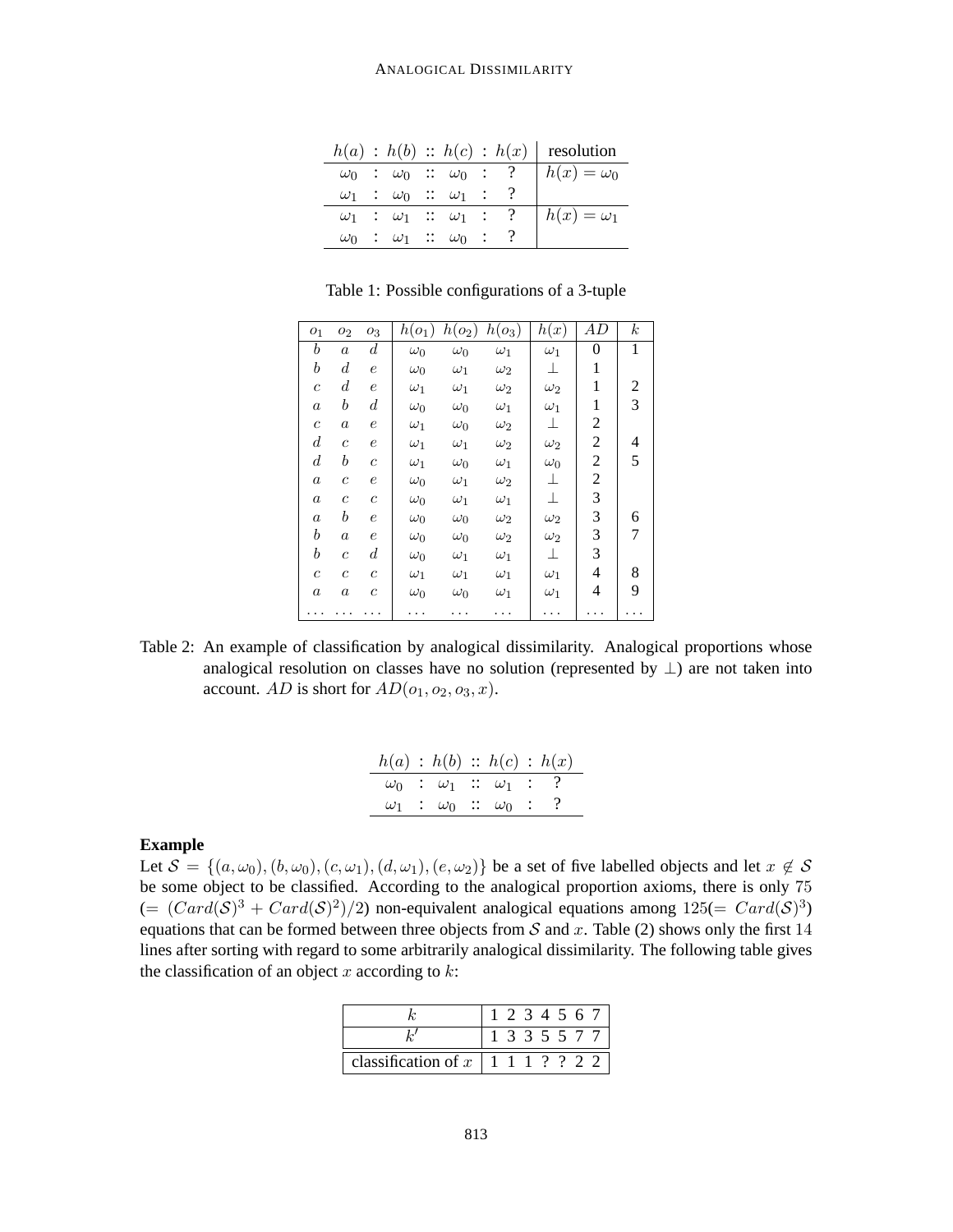### 5.1.2 WEIGHTING THE ATTRIBUTES

The basic idea in weighting the attributes is that they do not have the same importance in the classification, and that more importance has to be given to the most discriminative. The idea of selecting or enhancing interesting attributes is classical in Machine Learning, and not quite new in the framework of analogy. In a paper of Turney (2005), a discrimination is done by keeping the most frequent patterns in words. Therefore, a greater importance is given to the attributes that are actually discriminant. However, in an analogical classification system, there are several ways to find the class of the unknown element. Let us take again the preceding two class problem example (see table 1) to focus on this point.

We notice that there are two ways to decide between the class  $\omega_0$  and the class  $\omega_1$  (there is also a third possible configuration which is equivalent to the second by exchange of the means). We therefore have to take into account the equation used to find the class. This is why we define a set of weights for each attribute, depending on the number of classes. These sets are stored in what we call an *analogical weighting matrix*.

**Definition 5.1** *An analogical weighting matrix (*W*) is a three dimensional array. The first dimension is for the attributes, the second one is for the class of the first element in an analogical proportion and the third one is for the class of the last element in an analogical proportion. The analogical proportion weighting matrix is a*  $d \times C \times C$  *matrix, where d is the number of attributes and* C *is the number of classes.*

*For a given attribute*  $a_k$  *of rank k, the element*  $W_{kij}$  *of the matrix indicates which weight must be given to*  $a_k$  when encountered in an analogical proportion on classes whose first element is  $\omega_i$ , *and for which*  $\omega_j$  *is computed as the solution.* 

Hence, for the attribute  $a_k$ :

|            |                  |                                   | Last element (decision) |
|------------|------------------|-----------------------------------|-------------------------|
|            |                  | class $\omega_i$ class $\omega_j$ |                         |
| First ele- | class $\omega_i$ | $W_{kii}$                         | $W_{kij}$               |
| ment       | class $\omega_i$ | $W_{kji}$                         | $W_{kij}$               |

Since we only take into account the 3-tuples that give a solution on the class decision, all the possible situations are of one of the three patterns:

| Possible patterns                                  | First      | Decision   |
|----------------------------------------------------|------------|------------|
|                                                    | element    | class      |
| $\omega_i$ : $\omega_i$ : $\omega_j$ : $\omega_j$  | $\omega_i$ | $\omega_i$ |
| $\omega_i$ : $\omega_j$ : $\omega_i$ : $\omega_j$  | $\omega_i$ | $\omega_i$ |
| $\omega_i\;:\;\omega_i\;::\;\omega_i\;:\;\omega_i$ | $\omega_i$ | $\omega_i$ |

This observation gives us a way to compute the values  $W_{kij}$  from the learning set.

#### 5.1.3 LEARNING THE WEIGHTING MATRIX FROM THE TRAINING SAMPLE

The goal is now to fill the three dimensional analogical weighting matrix using the learning set. We estimate  $W_{kij}$  by the frequency that the attribute k is in an analogical proportion with the first element class  $\omega_i$ , and solves in class  $\omega_j$ .

Firstly, we tabulate the splitting of every attribute  $a_k$  on the classes  $\omega_i$ :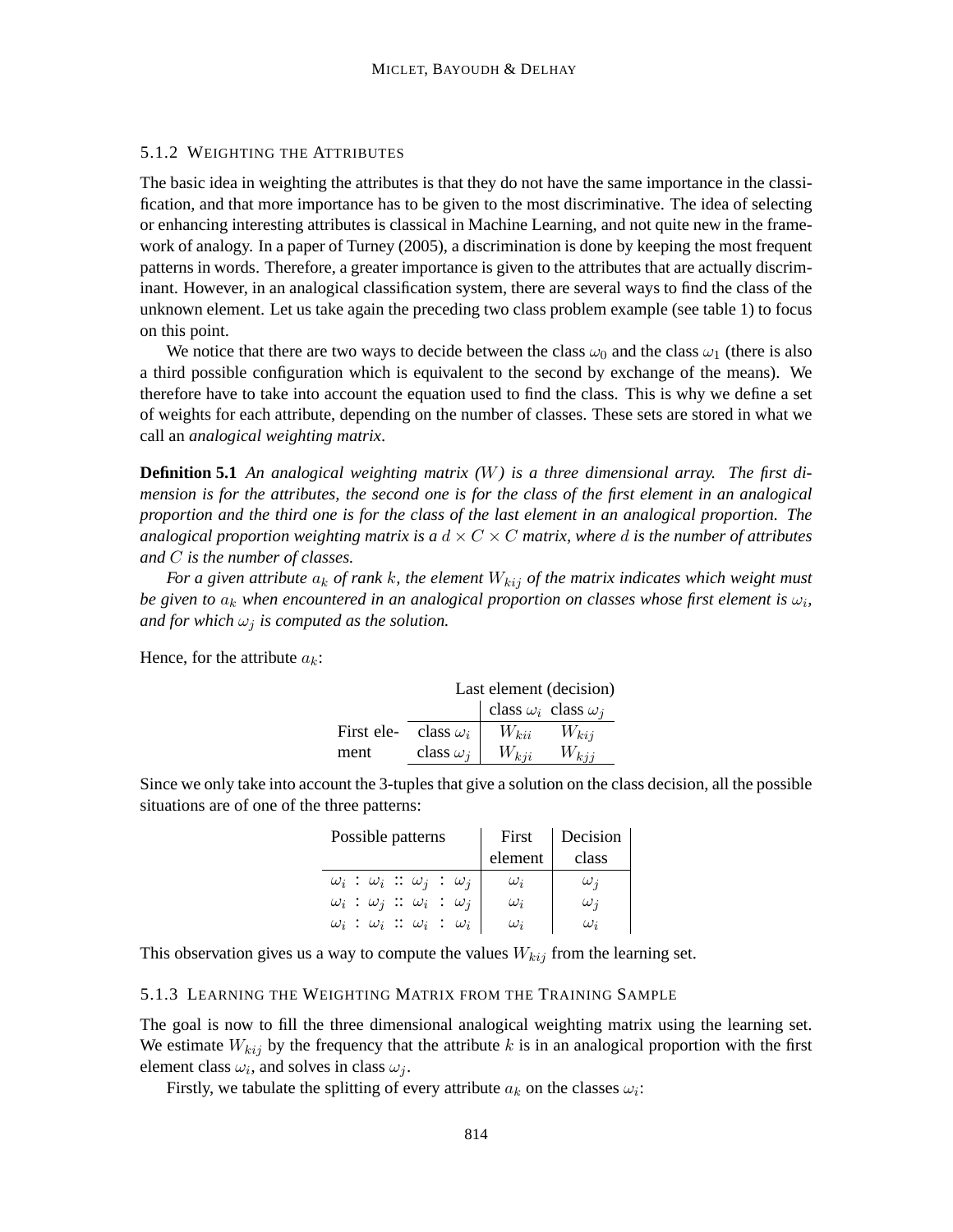|         | $\ldots$ class $\omega_i$ $\ldots$ |  |
|---------|------------------------------------|--|
| $a_k=0$ | $n_{0i}$                           |  |
| $a_k=1$ | $n_{1i}$                           |  |

where  $a_k$  is the attribute k and  $n_{0i}$  (resp.  $n_{1i}$ ) is the number of objects in the class i that have the value 0 (resp. 1) for the binary attribute k. Hence,  $\sum_{k=0}^{1} \sum_{i=1}^{C} n_{ki} = m$  (the number of objects in the training set). Secondly, we compute  $W_{kij}$  by estimating the probability to find a correct analogical proportion on attribute k with first element class  $\omega_i$  which solves in class  $\omega_i$ .

In the following table we show all the possible ways of having an analogical proportion on the binary attribute k.  $0_i$  (resp.  $1_i$ ) is the 0 (resp. 1) value of the attribute k that has class  $\omega_i$ .

$$
\begin{array}{c|c|c|c|c|c|c|c} 1^{st} & 0_i & : & 0_i & : & 0_j & : & 0_j & & 4^{th} & 1_i & : & 1_i & : & 1_j & : & 1_j \\ 2^{sd} & 0_i & : & 1_i & : & 0_j & : & 1_j & & 5^{th} & 1_i & : & 0_i & : & 1_j & : & 0_j \\ 3^{rd} & 0_i & : & 0_i & : & 1_j & : & 1_j & & 6^{th} & 1_i & : & 1_i & : & 0_j & : & 0_j \\ \end{array}
$$

 $\mathcal{P}_k(1^{st})$  estimates the probability that the first analogical proportion in the table above occurs.

$$
\mathcal{P}_k(1^{st}) = n_{0i}n_{0i}n_{0j}n_{0j}/m^4
$$
  
:

From  $W_{kij} = \mathcal{P}_k(1^{st}) + \cdots + \mathcal{P}_k(6^{th})$ , we compute

$$
W_{kij} = \left( (n_{0i}^2 + n_{1i}^2)(n_{0j}^2 + n_{1j}^2) + 2 * n_{0i}n_{0j}n_{1i}n_{1j} \right) / (6 * m^4)
$$

The decision algorithm of section 5.1.1 is only modified at point 1, which turns into *Weighted* **Analogical Proportion Classifier (WAPC):** 

• Given x, find all the n 3-tuples in S which can produce a solution for the class of x. For every 3-tuple among these n, say  $(a, b, c)$ , consider the class  $\omega_i$  of the first element a and the class  $\omega_i$  of the solution. Compute the analogical dissimilarity between x and this 3-tuple with the weighted AD:

$$
AD(a, b, c, x) = \sum_{k=1}^{d} W_{kij} AD(a_k, b_k, c_k, x_k)
$$

Otherwise, if point 1 is not modified, the method is called *Analogical Proportion Classifier* (APC).

### 5.1.4 EXPERIMENTS AND RESULTS

We have applied the weighted analogical proportion classifier  $(WAPC)$  to eight classical data bases, with binary and nominal attributes, of the UCI Repository.

**MONK 1**,**2** and **3** Problems (*MO.1*, *MO.2* and *MO.3*), MONK3 problem has noise added. **SPECT** heart data (*SP.*). **Balance-Scale** (*B.S*) and **Hayes Roth** (*H.R*) database, both multiclass database. **Breast-W** (*Br.*) and **Mushroom** (*Mu.*), both data sets contain missing values. **kr-vs-kp** Kasparov vs Karpov (*k.k.*).

In order to measure the efficiency of  $WAPC$ , we have applied some standard classifiers to the same databases, and we have also applied  $APC$  to point out the contribution of the weighting matrix (Sect.5.1.2). We give here the parameters used for the comparison method in Table 3: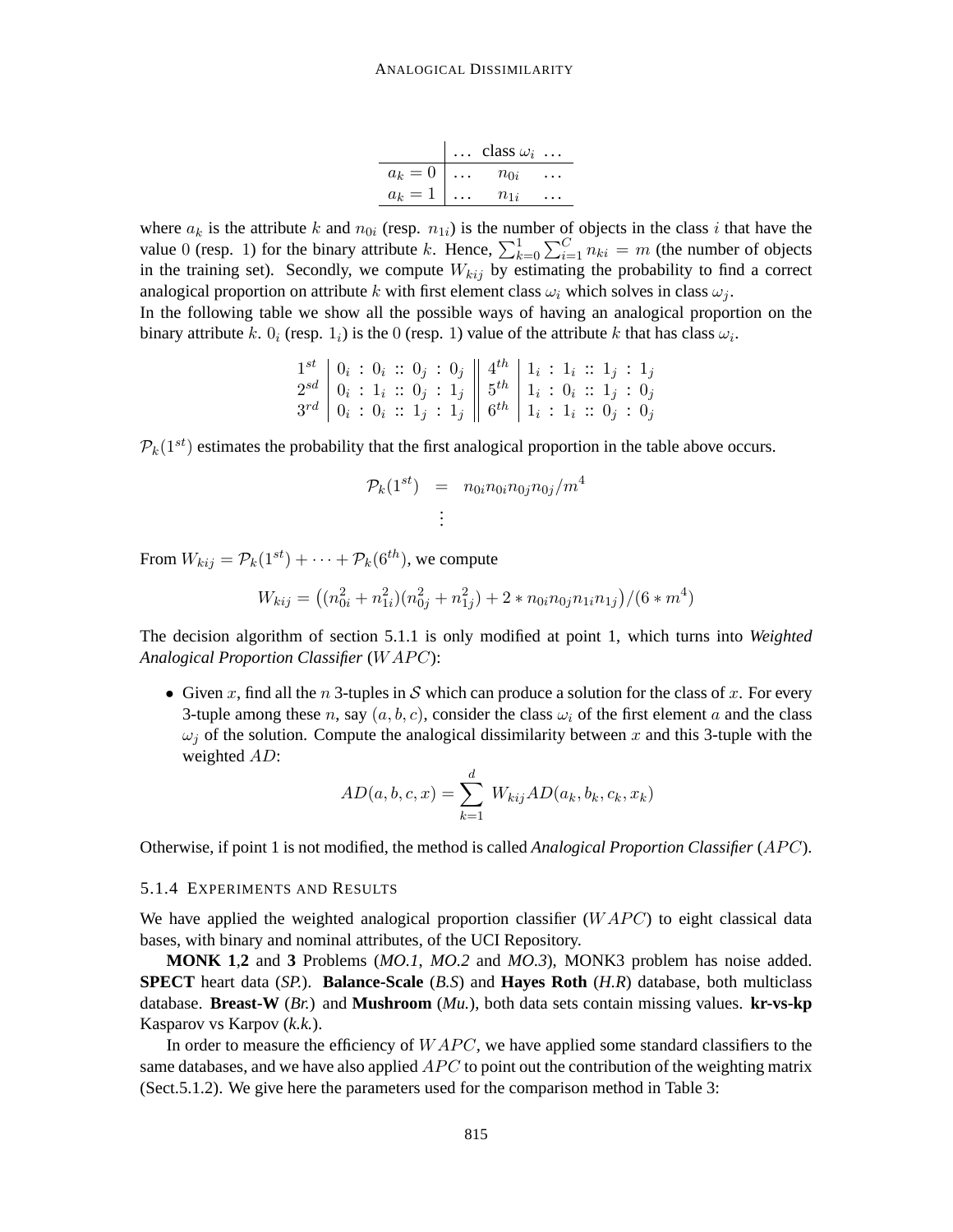- **Decision Table**: the number of non improving decision tables to consider before abandoning the search is 5.
- **Id3**: unpruned decision tree, no missing values allowed.
- **Part**: partial C4.5 decision tree in each iteration and turns the 'best' leaf into a rule, One-pervalue encoding.
- **Multi layer Perceptron**: back propagation training, One-per-value encoding, one hidden layer with  $(\# \text{ classes} + \# \text{ attributes})/2 \text{ nodes}.$
- **LMT** ('logistic model trees'): classification trees with logistic regression functions at the leaves, One-per-value encoding.
- **IB1**: Nearest-neighbor classifier with normalized Euclidean distance, which have better results than **IB10**.
- **JRip**: propositional rule learner, Repeated Incremental Pruning to Produce Error Reduction (RIPPER), optimized version of IREP. .

We have worked with the WEKA package (Witten & Frank, 2005), choosing 6 different classification rules on the same data. Some are well fit to binary data, like ID3, PART, Decision Table. Others, like IB1 or Multilayer Perceptron, are more adapted to numerical and noisy data.

The results are given in Table 3. We have arbitrarily taken  $k = 100$  for our two rules. The value  $k$  is not very sensitive in the case of nominal and binary data and on small databases such as the ones that are used in the experiments (see Figure 6). However, it is possible to set  $k$  using a validation set.



Figure 6: Modification in recognition rate subject to  $k$ . Full line and dotted line are respectively the recognition rates on the database 'breast-w' and 'vote'.

We draw the following conclusions from this study: firstly, according to the good classification rate of  $WAPC$  in *Br.* and *Mu.* databases, we can say that  $WAPC$  handles the missing values well. Secondly,  $WAPC$  seems to belong to the best classifiers for the *B.S* and *H.R* databases,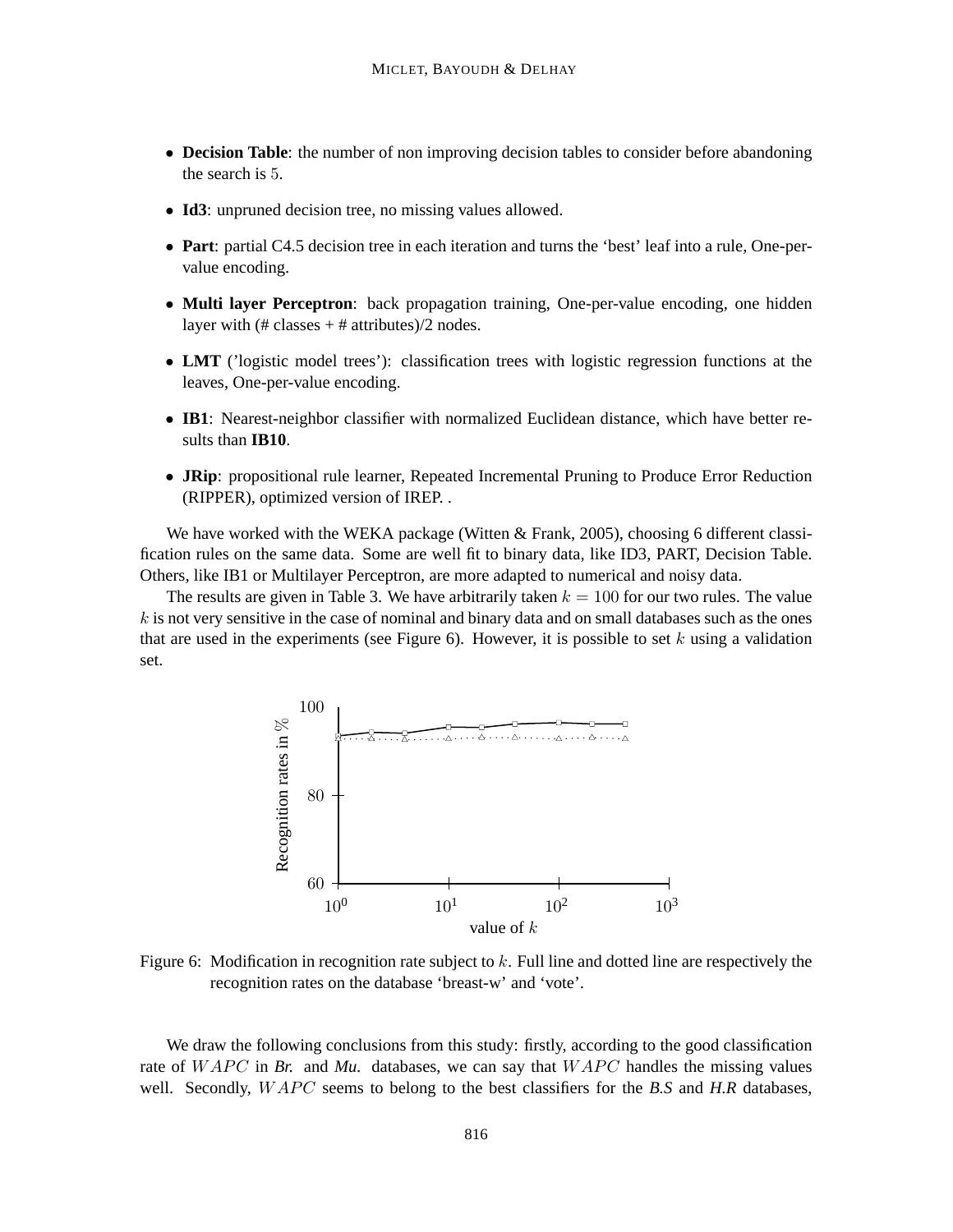| Methods                 | MO.1   | MO.2  | MO.3 | SP.        | B.S    | Br.                      | H.R            | Mu.                              | k.k. |
|-------------------------|--------|-------|------|------------|--------|--------------------------|----------------|----------------------------------|------|
| nb. of nominal atts.    | 7      | 7     | 7    | 22         | 4      | 9                        | 4              | 22                               | 34   |
| nb. of binary atts.     | 15     | 15    | 15   | 22         | 4      | 9                        | 4              | 22                               | 38   |
| nb. of train instances  | 124    | 169   | 122  | 80         | 187    | 35                       | 66             | 81                               | 32   |
| nb. of test instances   | 432    | 432   | 432  | 172        | 438    | 664                      | 66             | 8043                             | 3164 |
| nb. of classes          | 2      | 2     | 2    | 2          | 3      | 2                        | $\overline{4}$ | 2                                | 2    |
| <b>WAPC</b> $(k = 100)$ | 98%    | 100%  | 96%  | <b>79%</b> | 86%    | 96%                      | 82%            | 98%                              | 61\% |
| $APC (k = 100)$         | 98%    | 100%  | 96%  | 58%        | 86%    | 91%                      | 74\%           | 97%                              | 61\% |
| <b>Decision Table</b>   | 100%   | 64\%  | 97%  | $65\%$     | 67\%   | $86\%$                   | 42\%           | 99%                              | 72%  |
| Id <sub>3</sub>         | 78%    | 65\%  | 94%  | 71\%       | $54\%$ | $\overline{\phantom{0}}$ | 71\%           | $\overbrace{\phantom{12322111}}$ | 71\% |
| <b>PART</b>             | $93\%$ | 78\%  | 98%  | 81%        | $76\%$ | 88%                      | 82%            | 94%                              | 61\% |
| Multi layer Perceptron  | 100%   | 100%  | 94%  | 73%        | 89%    | 96%                      | 77\%           | 96%                              | 76%  |
| LMT                     | 94%    | 76%   | 97%  | 77%        | 89%    | 88\%                     | 83%            | 94%                              | 81\% |
| IB1                     | 79%    | 74%   | 83\% | 80%        | 62\%   | 96%                      | $56\%$         | 98%                              | 71\% |
| <b>IBk</b> $(k = 10)$   | 81\%   | 79%   | 93%  | 57\%       | 82%    | 86%                      | $61\%$         | 91%                              |      |
| <b>IB1</b> $(k = 5)$    | 73%    | 59%   | 97%  | $65\%$     | 78\%   | 95%                      | 80%            | 97%                              |      |
| JRip                    | 75%    | 62.5% | 88\% | 80%        | 69%    | $86\%$                   | 85%            | 97%                              | 94%  |

Table 3: Comparison Table between  $WAPC$  and other classical classifiers on eight data sets. Best classifiers on a database are in bold with a significance level equal to 5%.

which confirms that  $WAPC$  deals well with multiclass problems. Thirdly, as shown by the good classification rate of  $WAPC$  in the  $MO.3$  problem,  $WAPC$  handles well noisy data. Finally, the results on *MO*. and *B.S* database are exactly the same with the weighted decision rule WAPC than with *APC*. This is due to the fact that all *AD* that are computed up to  $k = 100$  are of null value. But on the other data bases, the weighting is quite effective. Unfortunatly, the last database show that  $WAPC$  have a poor recognition rate on some databases, which means that analogy do not fit all classification problems.

### **5.2 Handwritten Character Recognition: Generation of New Examples**

## 5.2.1 INTRODUCTION

In a number of Pattern Recognition systems, the acquisition of labeled data is expensive or user unfriendly process. For example, when buying a smartphone equipped with a handwritten recognition system, the customer is not likely to write dozens of examples of every letter and digit in order to provide the system with a consequent learning sample. However, to be efficient, any statistical classification system has to be retrained to the new personal writing style or the new patterns with as many examples as possible, or at least a sufficient number of well chosen examples.

To overcome this paradox, and hence to make possible the learning of a classifier with very few examples, a straightforward idea is to generate new examples by randomly adding noise to the elements of a small learning sample. In his recent book, Bishop (2007) gives no theoretical coverage of such a procedure, but rather draws a pragmatic conclusion: ' . . . the addition of random noise to the inputs . . . has been shown to improve generalization in appropriate circumstances'.

As far as character recognition is concerned, generating synthetic data for the learning of a recognition system has mainly be used with offline systems (which process an image of the char-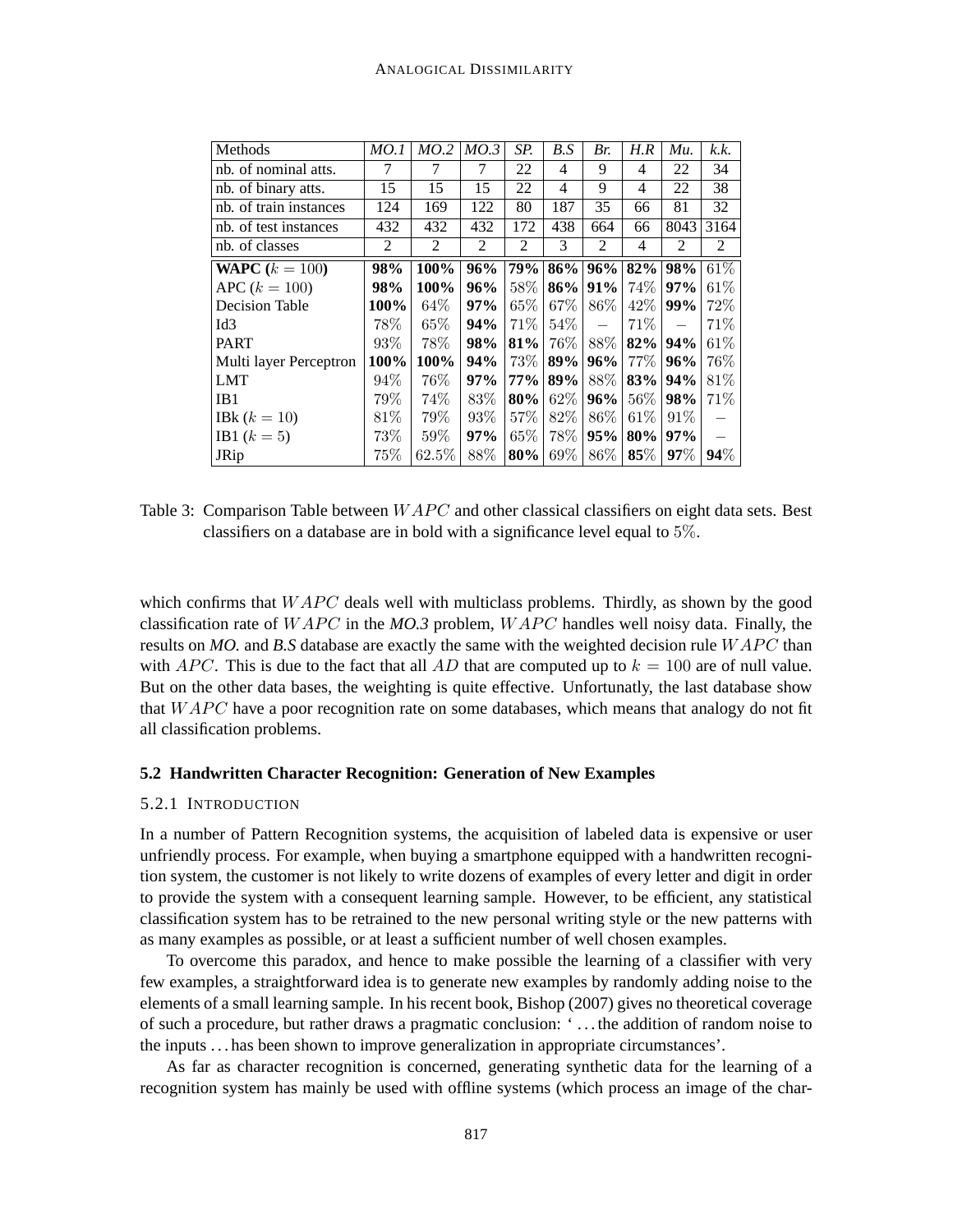

Figure 7:  $(a)$  Resolution on Freeman direction sequences by AP. (b) the corresponding characters representation.

acter). For offline character recognition, several image distortions have however been used (Cano, Pérez-Cortes, Arlandis, & Llobet, 2002): slanting, shrinking, ink erosion and ink dilatation. For online character recognition, several online distortions have been used, such as speed variation and angular variation (Mouchère, Anquetil, & Ragot, 2007).

We therefore are interested in the quick tuning of a handwritten character recognition to a new user, and we consider that only a very small set of examples of each character (typically 2 or 3) can be required from the new user. As we learn a writer-dependent system, the synthetic data have to keep the same handwriting style as the original data.

#### 5.2.2 ANALOGY BASED GENERATION

In this second experiment, we are interested in handwritten characters, which are captured online. They are represented by a sequence of letters of  $\Sigma$ , where  $\Sigma = \{1, 2, ..., 16, 0, C, ..., N\}$  is the alphabet of the Freeman symbols code augmented of symbols for *anchorage points*. These anchorage points come from an analysis of the stable handwriting properties, as defined in (Mouchère et al., 2007): pen-up/down, y-extrema, angular points and in-loop y-extrema.

Having a learning set that contains a few examples of each letter, we generate synthetic examples by analogical proportion as described in section 3.6 (see Figure 7). Hence, by generating artificial examples of the letter  $f$  by analogical proportion using only three instances we augment the learning set with new and different examples as shown in the following pictures.



#### 5.2.3 EXPERIMENTS

In this section we show that our generation strategies improves the recognition rate of three classical classifiers learned with few data.

**Experimental Protocol** In the data base that we use (Mouchère et al., 2007), twelve different writers have written 40 times the 26 lowercase letters (1040 characters) on a PDA. We use a 4-fold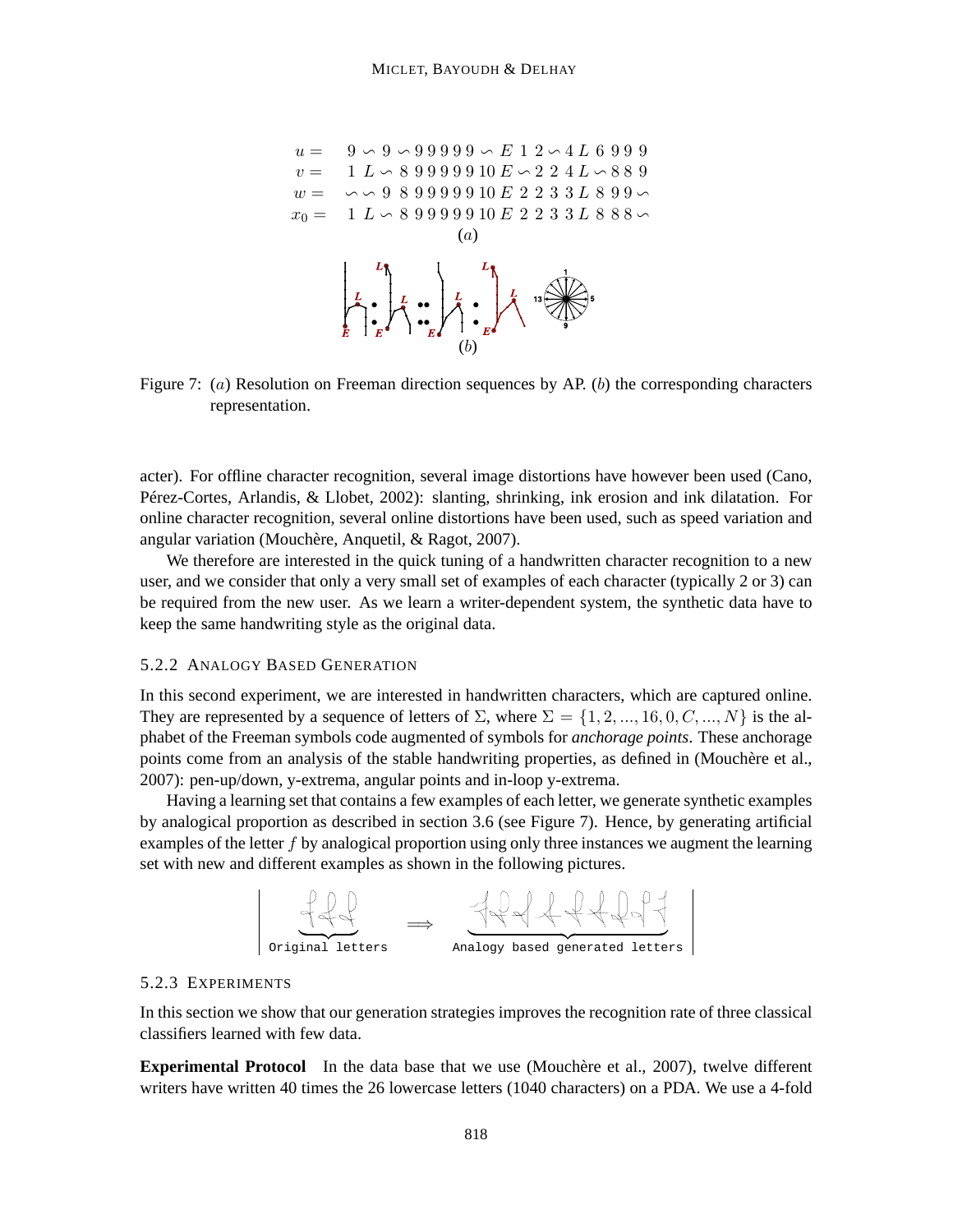stratified cross validation. The experiments are composed of two phases in which three writerdependent recognition systems are learned: a Radial Basis Function Network (RBFN), a K-Nearest Neighbor (K-NN) and a one-against-all Support Vector Machine (SVM).

Firstly, we compute two Reference recognition Rates without data generation: RR10 which is the recognition rate achievable with 10 original characters without character generation and  $RR30$ gives an idea of achievable recognition rates with more original data. Practically speaking, in the context of on the fly learning phase we should not ask the user to input more than 10 characters per class.

Secondly the artificial character generation strategies are tested. For a given writer, one to ten characters per class are randomly chosen. Then 300 synthetic characters per class are generated to make a synthetic learning database. This experiment is done 3 times per cross validation split and per writer (12 times per user). The mean and the standard deviation of these 12 performance rates are computed. Finally the means of these measurements are computed to give a writer dependent mean recognition rate and the associated standard deviation.

We study three different strategies for the generation of synthetic learning databases. The strategy *'Image Distortions'* chooses randomly for each generation one among several image distortions. In the same way the strategy *'Online and Image Distortions'* chooses randomly one distortion among the image distortions and online distortions. The *'Analogy and Distortions'* strategy generates two-thirds of the base with the previous strategy and the remaining third with AP generation.

**Results** Figure 8 compares the recognition rates achieved by the three generation strategies for the three classifiers. Firstly we can note that the global behavior is the same for the three classifiers. Thus the following conclusions do not depend on the classifier type. Secondly the three generation strategies are complementary because using *'Online and Image Distortions'* is better than *'Image Distortions'* alone and *'Analogy and Distortions'* is better than using distortions. Furthermore using only four original character with the complete generation strategy is better than the  $RR10$ . The  $RR30$  is achieved by using 9 or 10 original characters. Thus we can conclude that using our generation strategies learns classifier with very few original data as efficiently as using original data from a long input phase : we need about three times fewer original data to achieve the same recognition rate.

Comparing 'Image Distortions', 'Online Distortions' and 'Analogy' alone shows that 'Analogy' is less efficient than the *ad-hoc* methods. Nevertheless, generating sequences by approximate analogical proportion is meaningful and somewhat independant of classical distorsions. In other words, the analogy of character shapes, which is used in 'natural intelligence', has been somehow captured by our definition and algorithms.

Our aim here is to know if the difference of the average of the three methods is significant. We have performed two methods of validation to evaluate the difference between two stategies. The first method is parametric: the T-TEST (Gillick  $& Cox$ , 1989). The second method is non-parametric: the SIGN TEST (Hull, 1993). In both methods, the comparaison is between the first and the second strategy then between the second and the third strategy on each number of original characters.

The T-TEST compares the value of the difference between the two generation methods regarding to the variation between the differences. The assumption is that the errors are in a normal distribution and that the errors are independent. If the mean difference is large comparing to the standard deviation, the two strategies are statistically different. In our case, the probability that our results are a random artefact is less than  $10^{-12}$ .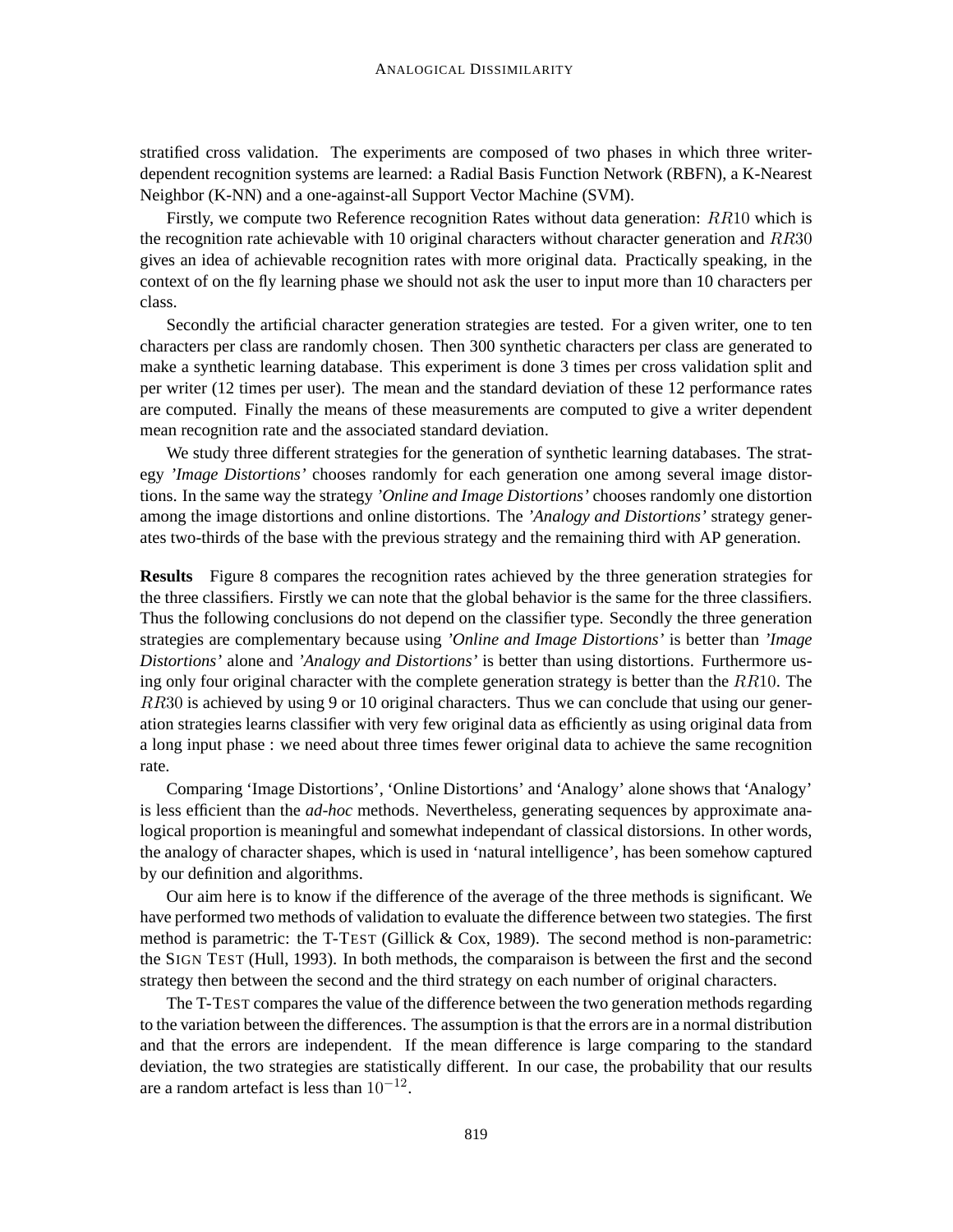The SIGN TEST is non-parametric comparison method. Its benefit is to avoid assumptions on the normal distribution of the observations and the errors. This test replaces each difference by the sign of this difference. The sum of these occurrences is compared to the value of the hypothesis  $H_0$  $(H<sub>0</sub>)$ : the difference between the methods is not significant). Thus if a strategy is frequently better than the expected mean, then this strategy is significantly better. In our case, the probability that the hypothesis  $H_0$  is true is less than  $10^{-30}$ . Hence, the difference is significantly better.



Figure 8: Writer-dependent recognition rates (mean and standard deviation) depending on the number of used original characters compared to reference rates using 10 or 30 characters per class for RBFN, KNN and SVM classifiers.

## **6. Conclusions and Future Work**

In this article, we have investigated a formal notion of analogy between four objects in the same universe. We have given definitions of analogy, formulas and algorithms for solving analogical equations in some particular sets. We have given a special focus on objects structured as sequences, with an original definition of analogy based on optimal alignments. We also have introduced, in a coherent manner, the new notion of analogical dissimilarity, which quantifies how far four objects are from being in analogy. This notion is useful for lazy supervised learning: we have shown how the time consuming brute force algorithm could be ameliorated by generalizing a fast nearest neighbor search algorithm, and given a few preliminary experiments. However, much is left to be done, and we want especially to explore further the following questions: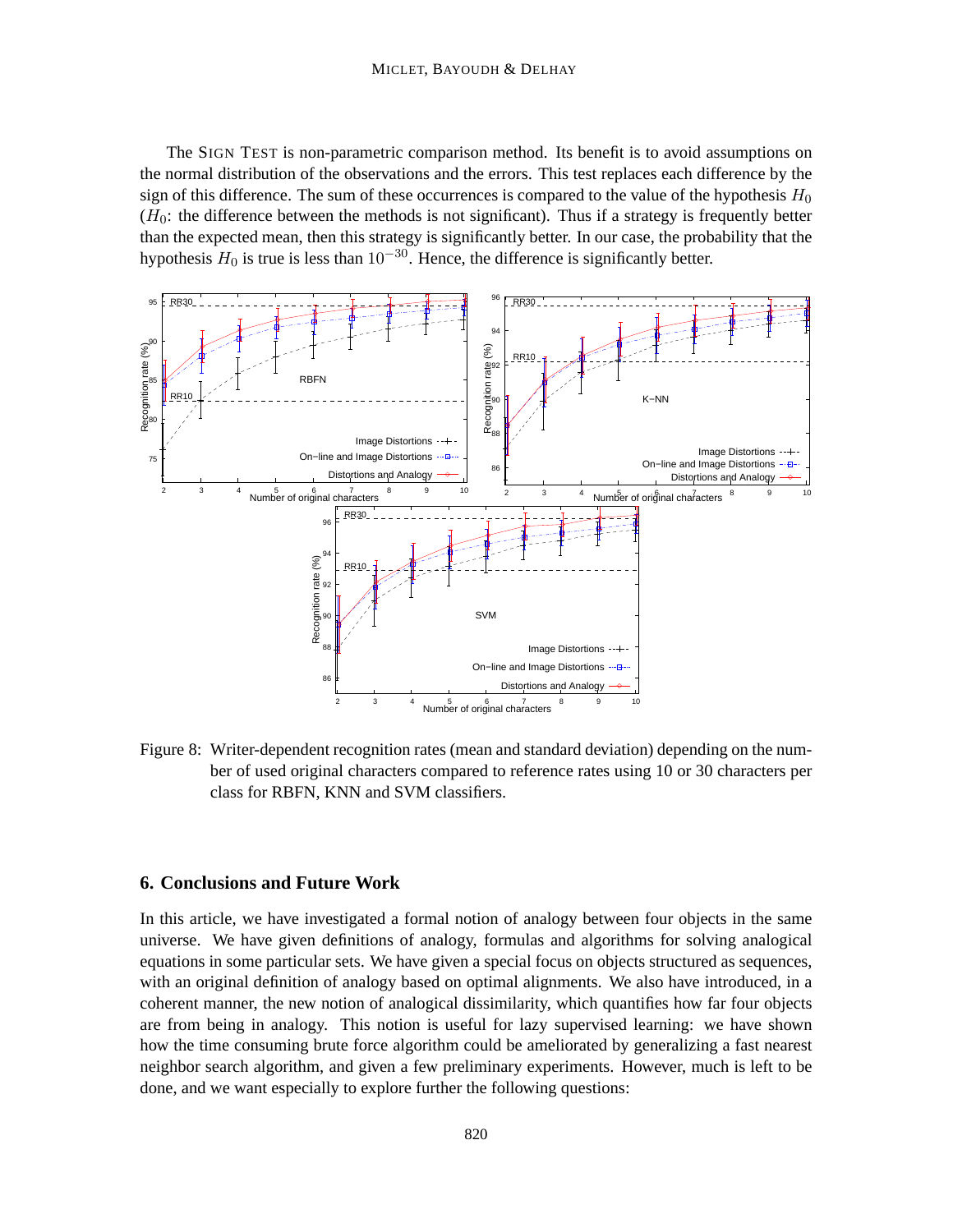- What sort of data are particularly suited for lazy learning by analogy? We know from the bibliography that linguistic data have been successfully processed with learning by analogy techniques, in fields such as grapheme to phoneme transcription, morphology, translation. We are currently working on experiments on phoneme to grapheme transcription, which can be useful in some special cases in speech recognition (for proper names, for example). We also are interested on other sequential real data, such as biosequences, in which the analogical reasoning technique is (rather unformally) presently already used. The selection of the data and of the supervision are equally important, since both the search of the less dissemblant analogic triple and the labelling process are based on the same concept of analogy.
- What sort of structured data can be processed? Sequences can naturally be extended to ordered trees, in which several generalizations of alignments have already been defined. This could be useful, for example, in extending the nearest neighbor technique in learning prosodic trees for speech synthesis (Blin & Miclet, 2000). We could also imagine that sequences models, like Hidden Markov Models (HMM) could be combined through an analogical construction.
- What sort of algorithms can be devised to let large amount of data be processed by such techniques? We have given a first answer with the FADANA algorithm, and we believe that the quality of the results can be still increased. More experiments remain to be done with this type of algorithm. We have to notice also that not all the properties of analogical dissimilarity have been used so far. We believe that an algorithm with a precomputing and a storage in  $\mathcal{O}(m)$  can be devised, and we are currently working on it.

In conclusion, we are confident in the fact that the new notion of analogical dissimilarity and the lazy learning technique that we have associated with it can be extended to more real data, other structures of data and larger problems.

## **Acknowledgments**

The authors would like to thank the anonymous referrees for their constructive and detailed comments on the first version of this article.

## **References**

- Aamodt, A., & Plaza, E. (1994). Case-based reasoning: Foundational issues, methodological variations, and system approaches. *Artificial Intelligence Communications*, *7*(1), 39–59.
- Basu, M., Bunke, H., & Del Bimbo, A. (Eds.). (2005). *Syntactic and Structural Pattern Recognition*, Vol. 27 of *Special Section of IEEE Trans. Pattern Analysis and Machine Intelligence*. IEEE Computer Society.
- Bayoudh, S., Miclet, L., & Delhay, A. (2007a). Learning by analogy : a classification rule for binary and nominal data. In Veloso, M. M. (Ed.), *International Joint Conference on Artificial Intelligence*, Vol. 20, pp. 678–683. AAAI Press.
- Bayoudh, S., Mouchère, H., Miclet, L., & Anquetil, E. (2007b). Learning a classifier with very few examples: analogy based and knowledge based generation of new examples for character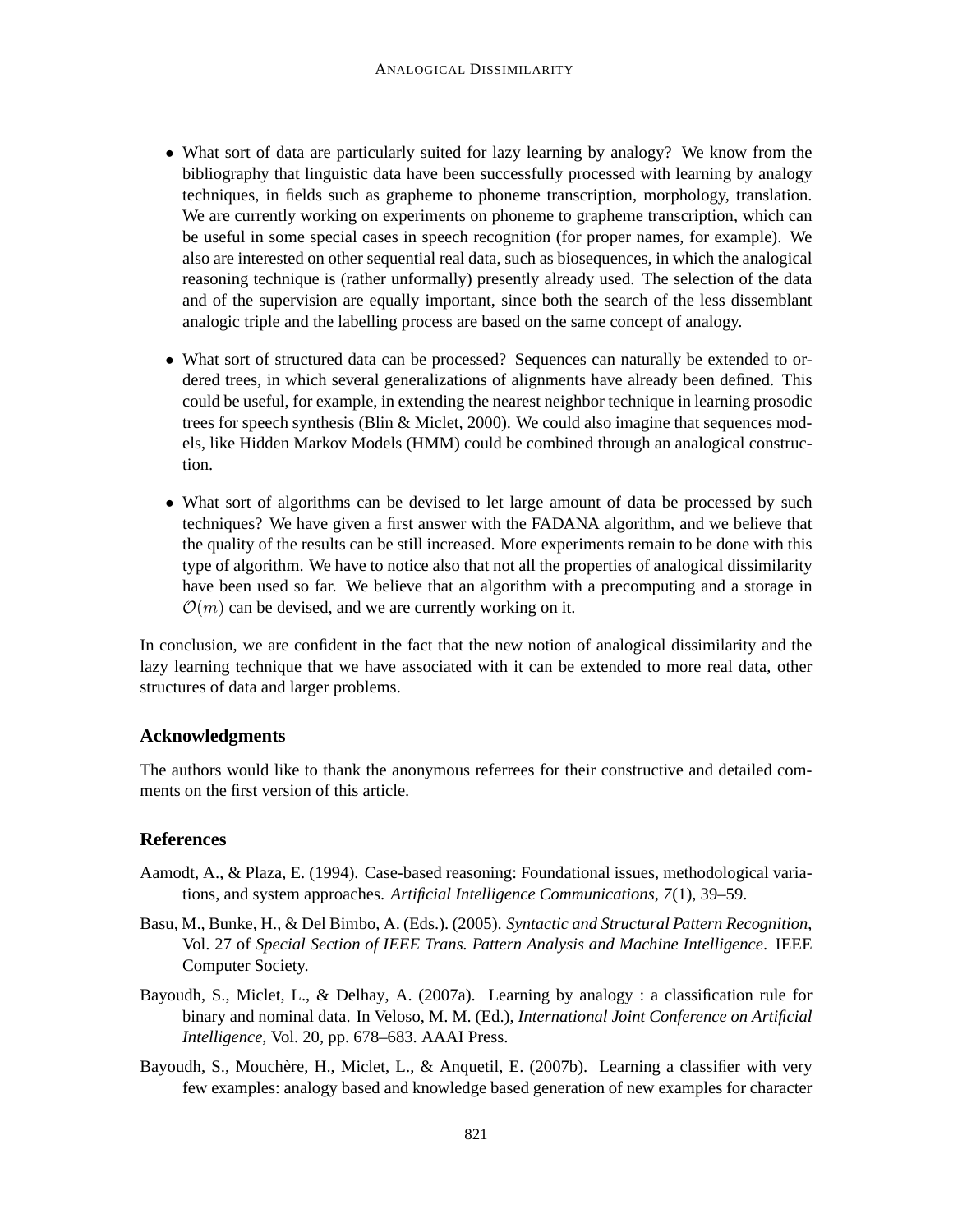recognition.. In *European Conference on Machine Learning*, Vol. 18. Springer Verlag LNAI 4701.

- Bishop, C. (2007). *Pattern Recognition and Machine Learning*. Springer.
- Blin, L., & Miclet, L. (2000). Generating synthetic speech prosody with lazy learning in tree structures. In *Proceedings of CoNLL-2000 : 4th Conference on Computational Natural Language Learning*, pp. 87–90, Lisboa, Portugal.
- Bunke, H., & Caelli, T. (Eds.). (2004). *Graph Matching in Pattern Recognition and Machine Vision, Special Issue of International Journal of Pattern Recognition and Artificial Intelligence*. World Scientific.
- Cano, J., Pérez-Cortes, J., Arlandis, J., & Llobet, R. (2002). Training set expansion in handwritten character recognition.. In *9th Int. Workshop on Structural and Syntactic Pattern Recognition*, pp. 548–556.
- Chávez, E., Navarro, G., Baeza-Yates, R., & Marroquín, J.-L. (2001). Searching in metric spaces. *ACM Comput. Surv.*, *33*(3), 273–321.
- Cornuéjols, A., & Miclet, L. (2002). *Apprentissage artificiel : concepts et algorithmes*. Eyrolles, Paris.
- Daelemans, W. (1996). Abstraction considered harmful: lazy learning of language processing. In den Herik, H. J. V., & Weijters, A. (Eds.), *Proceedings of the sixth Belgian-Dutch Conference on Machine Learning*, pp. 3–12, Maastricht, The Nederlands.
- Dastani, M., Indurkhya, B., & Scha, R. (2003). Analogical projection in pattern perception. *Journal of Experimental and Theoretical Artificial Intelligence*, *15*(4).
- Delhay, A., & Miclet, L. (2004). Analogical equations in sequences : Definition and resolution.. In *International Colloquium on Grammatical Induction*, pp. 127–138, Athens, Greece.
- Dress, A. W. M., Füllen, G., & Perrey, S. (1995). A divide and conquer approach to multiple alignment. In *ISMB*, pp. 107–113.
- Edgar, R. (2004). Muscle: a multiple sequence alignment method with reduced time and space complexity. *BMC Bioinformatics*, *5*(1), 113.
- Falkenhainer, B., Forbus, K., & Gentner, D. (1989). The structure-mapping engine: Algorithm and examples. *Artificial Intelligence*, *41*, 1–63.
- Gentner, D., Holyoak, K. J., & Kokinov, B. (2001). *The analogical mind: Perspectives from cognitive science*. MIT Press.
- Gillick, L., & Cox, S. (1989). Some statistical issues in the comparison of speech recognition algorithms.. In *IEEE Conference on Acoustics, Speech and Signal Processing*, pp. 532–535, Glasgow, UK.
- Hofstadter, D., & the Fluid Analogies Research Group (1994). *Fluid Concepts and Creative Analogies*. Basic Books, New York.
- Holyoak, K. (2005). Analogy. In *The Cambridge Handbook of Thinking and Reasoning*, chap. 6. Cambridge University Press.
- Hull, D. (1993). Using statistical testing in the evaluation of retrieval experiments. In *Research and Development in Information Retrieval*, pp. 329–338.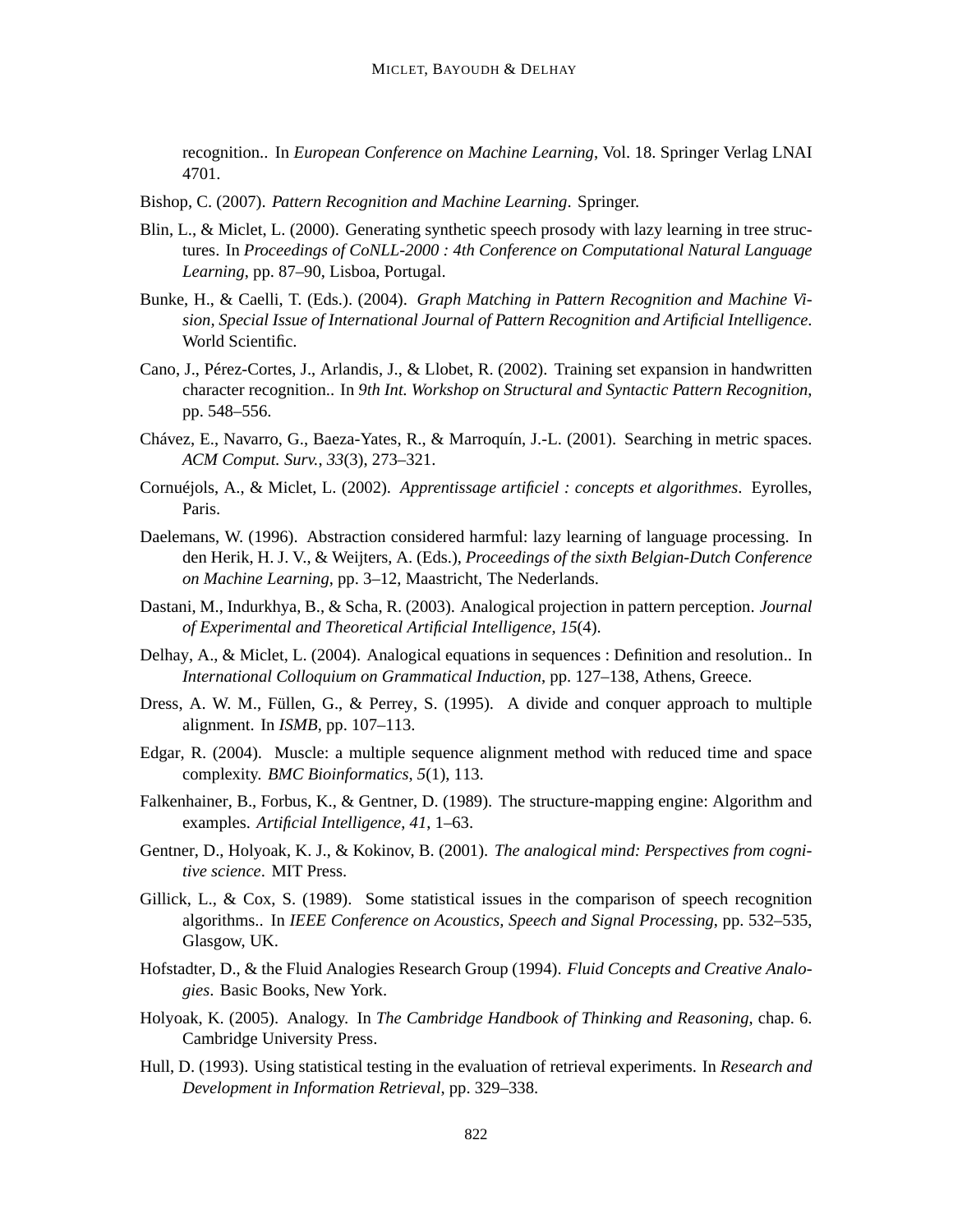- Itkonen, E., & Haukioja, J. (1997). *A rehabilitation of analogy in syntax (and elsewhere)*, pp. 131– 177. Peter Lang.
- Lepage, Y. (2001). Apparatus and method for producing analogically similar word based on pseudodistances between words..
- Lepage, Y. (2003). *De l'analogie rendant compte de la commutation en linguistique*. Université Joseph Fourier, Grenoble. Habilitation à diriger les recherches.
- Micó, L., Oncina, J., & Vidal, E. (1994). A new version of the nearest-neighbour approximating and eliminating search algorithm aesa with linear preprocessing-time and memory requirements. *Pattern Recognition Letters*, *15*, 9–17.
- Mitchell, M. (1993). *Analogy-Making as Perception*. MIT Press.
- Mitchell, T. (1997). *Machine Learning*. McGraw-Hill.
- Mouchère, H., Anquetil, E., & Ragot, N. (2007). Writer style adaptation in on-line handwriting recognizers by a fuzzy mechanism approach: The adapt method. *Int. Journal of Pattern Recognition and Artificial Intelligence*, *21*(1), 99–116.
- Needleman, S. B., & Wunsch, C. D. (1970). A general method applicable to the search for similarities in the amino acid sequence of two proteins.. *J Mol Biol*, *48*(3), 443–453.
- Newman, D., Hettich, S., Blake, C., & Merz, C. (1998). UCI repository of machine learning databases..
- Pirrelli, V., & Yvon, F. (1999). Analogy in the lexicon: a probe into analogy-based machine learning of language. In *Proceedings of the 6th International Symposium on Human Communication*, Santiago de Cuba, Cuba.
- Schmid, U., Gust, H., Kühnberger, K.-U., & Burghardt, J. (2003). An algebraic framework for solving proportional and predictive analogies. In F. Schmalhofer, R. Y., & Katz, G. (Eds.), *Proceedings of the European Conference on Cognitive Science (EuroCogSci 2003)*, pp. 295– 300, Osnabrück, Germany. Lawrence Erlbaum.
- Smith, T. F., & Waterman, M. S. (1981). Identification of common molecular subsequences. *Journal of Molecular Biology*, *147*, 195–197.
- Stroppa, N., & Yvon, F. (2004). Analogie dans les séquences : un solveur à états finis. In *TALN 2004*.
- Thompson, J. D., Higgins, D. G., & Gibson, T. J. (1994). Improved sensitivity of profile searches through the use of sequence weights and gap excision. *Computer Applications in the Biosciences*, *10*(1), 19–29.
- Turney, P. D. (2005). Measuring semantic similarity by latent relational analysis. *Proceedings Nineteenth International Joint Conference on Artificial Intelligence (IJCAI-05)*, *05*, 1136.
- Wang, L., & Jiang, T. (1994). On the complexity of multiple sequence alignment. *Journal of Computational Biology*, *1*(4), 337–348.
- Witten, I. H., & Frank, E. (2005). *Data Mining: Practical machine learning tools and techniques, 2nd Edition*. Morgan Kaufmann Publishers.